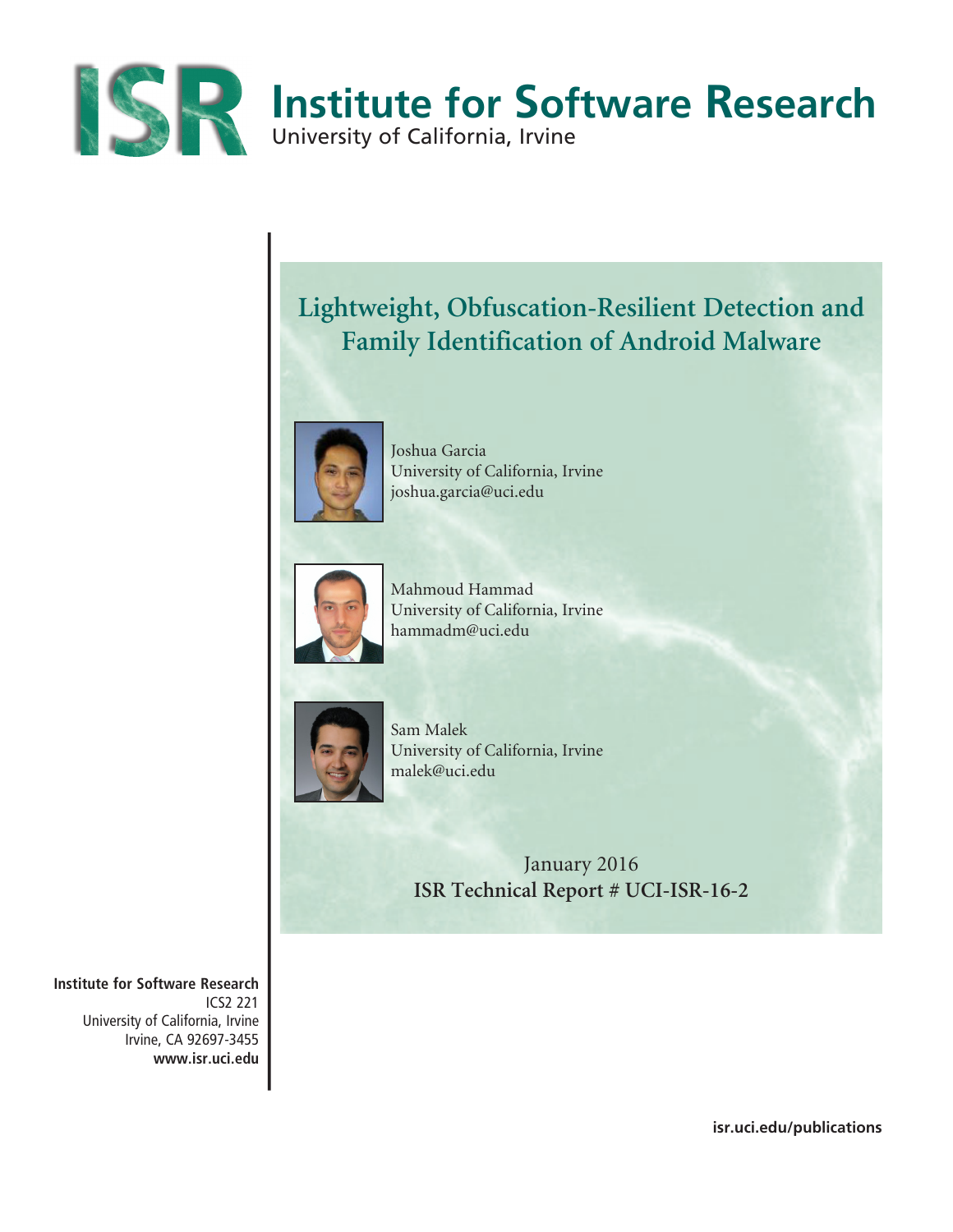# Lightweight, Obfuscation-Resilient Detection and Family Identification of Android Malware

Joshua Garcia, Mahmoud Hammad, and Sam Malek Institute for Software Research, University of California, Irvine Department of Informatics, University of California, Irvine {joshug4, hammadm, malek}@uci.edu

*Abstract*—The number of Android malware apps are increasing very quickly. Simply detecting and removing malware apps is insufficient, since they can damage or alter other files, data, or settings; install additional applications; etc. To determine such behavior, a security engineer can significantly benefit from identifying the specific family to which an Android malware belongs. Additionally, techniques for detecting Android malware, and determining their families, lack the ability to handle certain obfuscations that aim to thwart detection. Moreover, some prior techniques face scalability issues, preventing them from detecting malware in a timely manner.

To address these challenges, we present a novel machine learning-based Android-malware detection and familyidentification approach, RevealDroid, that leverages a small, simple set of selectable features—of which the simplest set of features achieves obfuscation resiliency, efficiency, and accuracy. This result is highly surprising, given that a wide variety of techniques require complex program analyses (e.g., precise dataflow analysis) or large sets of features (e.g., hundreds of thousands of features), leading to scalability problems and lack of resilience to obfuscation. Specifically, our selected machine-learning features leverage categorized Android-API usage, which represent semantics of Android apps. We assess RevealDroid's accuracy and obfuscation resilience on an updated dataset of malware from a diverse set of families, including malware obfuscated using various transformations. We further compare RevealDroid against other state-of-the-research and state-of-the-practice approaches for malware detection and family identification.  $1$ 

# I. INTRODUCTION

Mobile devices have become ubiquitous, and are still growing quickly. Among such devices, Android has become the dominant platform and is deployed on hundreds of millions of devices around the world. With this widespread usage, an increasing number of malware applications (*apps*) have been found on such devices and the repositories that distribute mobile apps (e.g., Google Play). These malware increasingly resemble their counterparts in Desktop PC environments [5], [1], demonstrating the growing sophistication of mobile malware. Consequently, a significant amount of effort has been expended on producing techniques to detect Android malware.

Existing work on Android malware detection [24], [49], [58], [28], [33], [56], [39], [46], [16], [31], [18] has focused on distinguishing between benign and malicious apps. For example, previous work has demonstrated how large-scale data mining, with some program analysis, can be utilized to assess whether an Android app is benign or malicious [18], [26], [27], [20]. Although accurately making such a distinction is an important step towards fighting the growing prevalence of malware on Android devices, simply declaring an app as malicious and removing it is not enough to address the damage it may have done once deployed [32]. Engineers that assess the impact of a malware app must determine if other apps, files, or settings may have been damaged or altered; whether there are any remaining malicious or problematic services or processes that have been compromised; if any sensitive data has been stolen or leaked; if any unlawful or illegitimate financial charges have been made due to the malware's presence; etc. To make such a determination, a security engineer can significantly benefit from *identifying the specific family to which an Android malware belongs*. The family of a malware app can be coarse-grained (e.g., Trojan, virus, worm, spyware, etc.) or finer-grained, where more specific families (e.g., DroidKungFu [57], DroidDream [57], Oldboot [11], etc.) are identified. Knowledge of the family to which an Android malware belongs can help an engineer determine the specific steps that need to be taken to mitigate or undo damage caused by the malware.

Complicating the detection and family identification of Android malware are transformations that obfuscate apps in order to evade detection and family identification by antimalware software [9], [17], [37]. For example, *Agent.BH!tr.spy* steals information by sending emails using SMTP with TLS authentication [17], thus hiding the stolen data in a cryptographic protocol. A recent study of Android malware obfuscation has demonstrated that simple transformations can prevent ten popular anti-malware products from detecting any of the transformed malware samples, even though prior to the transformations those products were able to detect those malware samples [37]. Thus, malware detection must be designed to *defeat these evasion techniques*. To achieve this goal, malware detection techniques can utilize program analyses that focus on the key semantics and behavior performed by a malware (i.e., behavior as represented by control flow or data flow of a program), particularly in its interactions with the system APIs and libraries that are external to the app, rather than just on syntactic aspects of its implementation (e.g., identifier name or string constants). However, the extent to which recent Android-malware detection techniques are resilient to modern transformation attacks is not well-understood. Existing studies have largely applied their techniques to malware that do not use any, or very limited, obfuscation [41], [53], [18], [26]. These techniques use features that are not resilient to obfuscations (e.g., features based on control flow  $[41]$ ,  $[26]$  or constant strings  $[53]$ ,  $[18]$ ).

<sup>&</sup>lt;sup>1</sup>ISR Technical Report UCI-ISR-16-2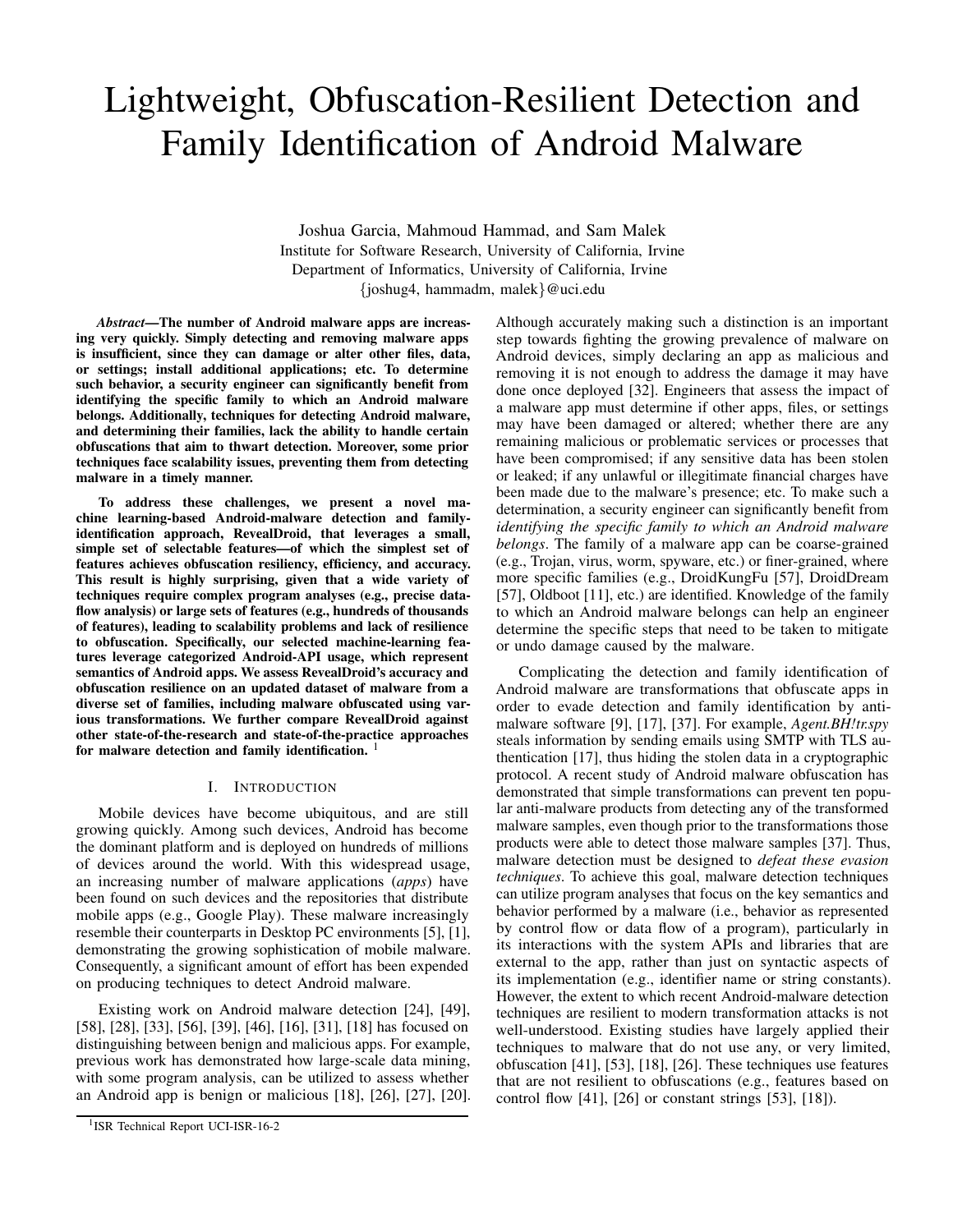To further reduce Android malware propagation and damage, detection or family identification of such malware should be *scalable*. Some state-of-the-art techniques run into scalability issues and can take hours or up to an entire day to analyze even a single app [31], [20]. Cumulatively, this delayed analysis can allow Android apps to propagate undetected for a longer period of time and, thus, cause more damage. Furthermore, it can prevent users from scanning apps directly on their Android devices, which is important given that Android markets have relatively poor vetting processes [58], [23]. Consequently, it is desirable to utilize features that can be extracted efficiently for detection and family identification of Android malware apps, even obfuscated ones.

In this paper, we introduce *RevealDroid*, a lightweight machine learning-based approach for detecting malicious Android apps and identifying their families. RevealDroid leverages a small, simple set of selectable features and machinelearning classifiers—of which the simplest set of features achieves obfuscation resiliency, efficiency of analysis, and accuracy. This result is highly surprising, given that a wide variety of techniques require complex program analyses (e.g., data-flow analysis [20], [53]) or large sets of features (e.g., hundreds of thousands of features [18], [26]), leading to scalability problems and lack of resilience to obfuscation. More specifically, our selected machine-learning features leverage categorized Android-API usage, which represent semantics of both benign and malicious Android apps.

RevealDroid is capable of accurately detecting malicious apps and identifying their families at above 97% for untransformed apps and above 94% for transformed apps, and can do so, on average, for an app, in under 16 seconds. RevealDroid can maintain this accuracy even for obfuscated apps that it has never seen. We evaluate RevealDroid's detection and family identification accuracy by comparing its ability to correctly identify malware and classify its family on a dataset of over 28,000 benign apps and over 23,000 malware apps from two different malware repositories. We further compare RevealDroid's detection and family-identification accuracy against state-of-the-research approaches: Adagio [26] and MUDFLOW [20], both of which are approaches for malware detection; and Dendroid [41], an approach for malware-family identification. RevealDroid has an overall greater accuracy by about 13%-17% and mislabels 24%-30% fewer benign apps as malicious than MUDFLOW; and RevealDroid achieves up to 25% greater accuracy than Adagio. Additionally, RevealDroid achieves a 14%-60% higher classification rate than Dendroid. We further demonstrate that our learning-based classifiers meet or, in most cases, exceed the detection rate of commercial anti-virus products.

This paper makes the following contributions:

- RevealDroid demonstrates that highly lightweight analyses, combined with standard machine-learning techniques, can achieve high accuracy, scalability, and obfuscation resiliency—all at the same time.
- We construct an updated dataset of over 19,000 malware apps labeled with their 90 malware families and assess RevealDroid's family-identification accuracy on that dataset. We make this updated dataset available for researchers and practitioners [8].
- To evaluate RevealDroid's obfuscation resiliency, we apply several transformations to malware apps in order to obfuscate them and assess our ability to detect and identify families of those transformed apps. Using these transformed apps, we compare RevealDroid's accuracy for detection against Adagio and MUDFLOW, and for family identification against Dendroid.
- We assess the efficiency of RevealDroid's feature extraction and machine-learning classification. We show that RevealDroid's features can be more than 33-85 times faster than information-flow feature extraction which are features used in a variety of Android malware detection tools [53], [20], [54]—while still exhibiting obfuscation resiliency and accuracy. We further demonstrate that RevealDroid can produce classifiers much more efficiently, as compared to other state-of-the-research tools.

The remainder of this paper is structured as follows. Section II discusses the manner in which we utilize machine learning as a foundation for RevealDroid, and compares the use of machine learning to signature-based methods for malware detection. Section III introduces RevealDroid and its design. Section IV covers our evaluation design, including the research questions we study; Section V discusses the evaluation results for each research question, and RevealDroid's limitations. Section VI covers work related to RevealDroid. Section VII concludes the paper and discusses possible future work.

# II. FOUNDATION

Malware detection and family identification can be placed into two categories: signature-based and machine learning-based [53]. For signature-based methods, security engineers must produce (often, manually) specifications that match against key properties of a malware family. For learning-based classification, techniques utilize machine learning to automatically determine whether an app is benign or malicious. Each Android app is an *instance* represented by *features* used to distinguish between apps supplied to learning algorithms (e.g., Android API methods or permissions used). A dataset is a set of instances along with their features.

To classify Android apps as benign, malware, or a specific malware family, we leverage *supervised* learning algorithms. For supervised learning, each instance is given a label; in the case of malware detection, the labels chosen are often simply "benign" or "malicious". The dataset is split into a *training* and *testing* set. A learning algorithm is applied to the training set in order to produce a *classifier*, which can then label apps as "benign" or "malicious". The testing set is passed as input to the classifier to assess its accuracy.

Signature-based methods are highly reliable for detecting known malware, but are often constructed manually and unreliable for detecting variants of known malware or zero-day malware. Learning-based methods require a sizeable dataset and properly selected features to ensure accuracy, but are more likely to generalize in their findings, making them particularly well-suited for identifying variants of known malware or zeroday malware. In this paper, we utilize learning-based methods for our Android malware detection.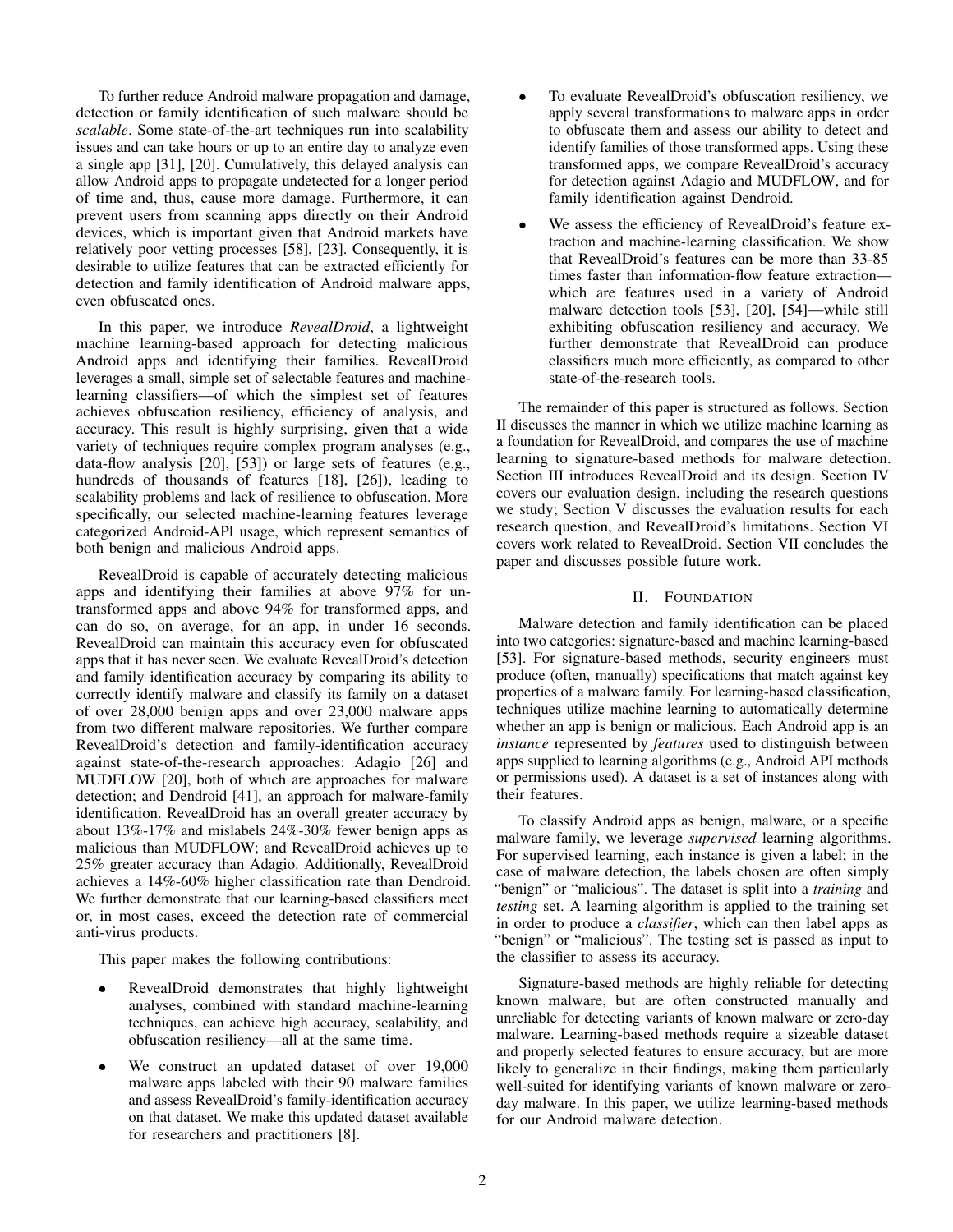## III. REVEALDROID

To properly leverage learning-based methods, we must select features that are likely to distinguish both benign apps from malicious ones and different families of malware apps (e.g., DroidDream from DroidKungFu). Android malware detection and family identification can benefit significantly from the utilization of the Android platform itself to represent features of apps. In particular, the types of Android API methods that an Android app accesses often vary significantly between malware families, in order to perform different types of malicious behavior (e.g., sending SMS messages to premiumrate numbers, stealing location and identifier information, acting as a bot, listening for different activation triggers, etc.). We leverage this insight about distinguishing between and identifying Android malware to design an approach for classifying Android malware families. By focusing on Android-API invocations, which in different combinations tend to be malicious or benign, RevealDroid is capable of achieving obfuscation resilience.

In addition to leveraging API-based features, we intentionally design the features to be small, in terms of number of features and features types—with three feature types and 219 features in total. This design allows our resulting classifiers to be trained efficiently and quickly identify malware which, in turn, achieves scalability. Even though our machine-learning feature space is small, we carefully select features and provide different learning classifiers, which are capable of determining the combinations of features that exhibit malicious behaviors.



Fig. 1: Overview of RevealDroid's malware classifier production

Figure 1 depicts an overview of RevealDroid, our approach for constructing a malware classifier capable of distinguishing benign apps from malicious ones, and can further determine the family of an Android malware. The *Feature Extractor* component obtains a set of features used to distinguish between apps that are benign or belong to a malware family. To improve run-time efficiency, all three feature types can be extracted in parallel. These features, along with apps labeled with either their malware family or as benign, are passed as input to a supervised-learning algorithm—resulting in the construction of a classifier for identifying malware families.

RevealDroid contains a set of features that involve Android API usage so that they are obfuscation-resilient, represent core semantics of an Android app, and are relevant for determining if an app is malicious or belongs to a particular malware family. None of our selected features require complicated program analyses, making them both efficient and difficult to obfuscate. At the same time, RevealDroid allows its features to be used in different combinations, enabling trade-offs between obfuscation resiliency, efficiency, and accuracy (e.g., higher accuracy for family identification, unless apps are obfuscated). RevealDroid contains the following three types of Android APIbased features: (1) Android API usage categorized by whether or not they provide access to security sensitive information or functionality—which is identified by *Sensitive API Extractor* in Figure 1, (2) *actions* of Android messages that an app may listen to—which is identified by *Intent Action Extractor* in Figure 1; and (3) Android API usage categorized by the package to which the API belongs, which is determined by *Package API Extractor* in Figure 1. Surprisingly, despite the simplicity of our features and only having a small number of features, our evaluation results will demonstrate that RevealDroid is capable of achieving high accuracy, scalability, and obfuscation resiliency (see Section V).

For each type of feature, this section explains its importance, and the manner in which the feature type is represented and extracted. The section then covers the labeling of apps and RevealDroid's use of supervised-learning algorithms to produce classifiers for detecting malware and identifying their families.

#### *A. Sensitive API-Usage Extraction*

Malware apps must invoke or access Android APIs to perform malicious behaviors (e.g., steal information, send SMS messages to premium-rate numbers to make unlawful financial charges, receive instructions from a remote server, etc.).

To that end, we utilize 30 categories that distinguish the behavior of an API, allowing a supervised-learning algorithm to determine if the particular usage of those categories is either malicious or characteristic of the actions performed by a particular malware family. 28 of these categories represent securitysensitive APIs, one category represents widget-based APIs, and another category represents any APIs not belonging to the other categories. The security-sensitive API categories are determined by SuSi [36], a machine-learning approach for categorizing Android source and sink API methods. For each category, *Sensitive API Extractor* determines the number of invocations per category an app makes to an Android API method, which are used as features for an Android app. Formally, the feature vector  $SAPI_a = (s_1, ..., s_i, ..., s_{|C|})$ , where *C* is the set of sensitive API categories,  $s_i = |\{m \bullet m \in methods(i)\}|$ , *m* is an invocation of a method in an Android app *a*, and *methods*(*i*) is the set of methods in category  $i \in C$ .

To illustrate how such features can help distinguish malware families, Table I depicts features for a subset of categories from three Android malware families. For example, in Table I, the Geinimi sample invokes database (DB) APIs 37 times, and SMS APIs only once. The table shows that a supervised learning algorithm can determine that Geinimi samples only access the SMS API once, DroidKungFu1 invokes logging APIs a limited number of times (e.g., 35 times rather than over 220 times), and jSMSHider uses inter-process communication APIs (i.e., sending Android messages) in a very limited manner (e.g., 6 invocations rather than over 130).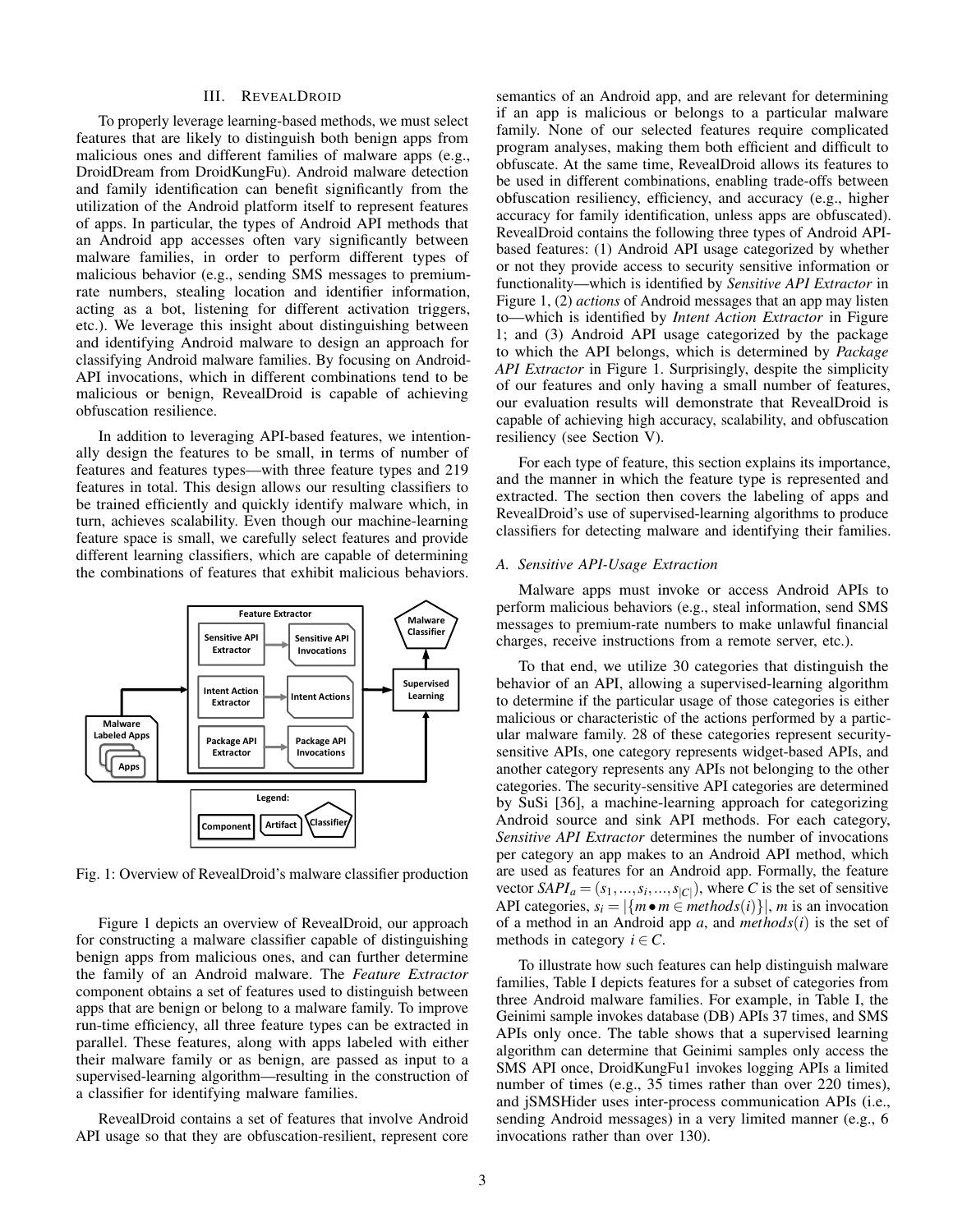TABLE I: Example Sensitive API features from known Android malware families

|                                  | DB | IPC.            | LOG.             | <b>NET</b>     | <b>SMS</b>    | Fam                                  |
|----------------------------------|----|-----------------|------------------|----------------|---------------|--------------------------------------|
| mal4<br>mal <sub>5</sub><br>mal6 | 37 | 133<br>139<br>o | 246<br>35<br>226 | 23<br>24<br>10 | $\theta$<br>O | Geinimi<br>DroidKungFu1<br>jSMSHider |

It is possible to treat each access to particular Android API as a separate feature. However, such a design would result in a large feature space with over 26,500 features, resulting in possible scalability and accuracy issues for a supervisedlearning algorithm or the resulting classifier [44], [50], [48].

#### *B. Intent Action Extraction*

Different families of malware activate based on different *actions* of *Intents* [57], which are messages sent and received by Android components. An *action* of an Intent specifies the expected behavior to be performed on receipt of the Intent (e.g., opening an editor), or an event that has occurred in the Android system (e.g., an indication that the device has finished booting). Consequently, Intent actions are important information useful for distinguishing between malware families. For example, DroidDream listens for Intents indicating the launch of the Android home screen; BeanBot listens for messages that request the initiation of a phone call.

To identify such actions, *Intent Action Extractor* analyzes an app's *Android Manifest* file and any *Broadcast Receiver* components to determine messages that an app may listen to. The Android Manifest file is an XML file included with every Android app. In that file, a developer can specify the actions of an Intent that the app may process. Broadcast Receivers listen to Intents broadcasted by other apps or the Android system. In particular, *Intent Action Extractor* examines the *onReceive* method of Broadcast Receivers, which are callbacks that process broadcasted Intents. By analyzing both the app's code and Manifest file, *Intent Action Extractor* obtains comprehensive information about actions that may activate different families of malware. For our approach, a total of 108 boolean features represent the actions that an app may process. More formally, the Intent actions feature vector  $IA_a = (ia_1, ..., ia_i, ..., ia_{|I|}),$ where *I* is the set of actions for Intents,  $ia<sub>i</sub> = 1$  if app *a* listens to action *i* in a Broadcast Receiver and  $ia_i = 0$  otherwise.

TABLE II: Example Intent action features from three known Android malware families

|                                  | <b>MAIN</b> | <b>BATT</b> | <b>SYS</b> | <b>PKG</b> | Fam                                            |
|----------------------------------|-------------|-------------|------------|------------|------------------------------------------------|
| mal4<br>mal <sub>5</sub><br>mal6 | U           |             |            |            | DroidDream<br>DroidKungFu1<br><i>iSMSHider</i> |

Table II shows a simplified version of the Intent action features for three malware families: DroidDream, DroidKungFu1, and jSMSHider. Both DroidDream and DroidKungFu1 are malware families that utilize root exploits and enable remote control. However, they can be distinguished by the Intent actions they listen to: DroidDream listens to Intent actions corresponding to the launch of the Android home screen

(MAIN); DroidKungFu1 listens to a variety of system events (SYS) and Intent actions related to battery consumption (BATT). jSMSHider is one of the rare malware families that register to receive Intent actions corresponding to packages (PKG) being installed, replaced, or removed on an Android device.

#### *C. Package API-Usage Extraction*

In situations where sensitive API features and Intent actions are insufficient, Android API usage categorized by packages is included as a feature to aid a classifier in detecting malware and distinguishing between malware families. These features have been shown to be useful for distinguishing malware families when manually specifying their signatures [25]. Consequently, we chose to include such features for detecting and identifying families of Android malware using machine learning. To that end, *Package API Extractor* in Figure 1 determines the number of API invocations per Android package. For example, if three methods of classes in the *android.telephony* package are invoked, then the feature corresponding to that package obtains a value of 3. Formally, the feature vector *PAPI<sup>a</sup>* =  $(p_1, ..., p_i, ..., p_{|P|})$ , where  $p_i = |\{m \bullet m \in \text{methodPkgs}(i)\}|$ , *P* is the set of Android API packages, *methodPkgs*(*i*) are the set of methods in package *i*, and *m* is an invocation of a method in an Android app *a*. By selecting packages to represent API usage, we reduce the feature space, similar to the case for information-flow features, to a total of 81 features, which helps to ensure efficient classifier production.

#### *D. Labeling and Classifier Selection*

RevealDroid can detect whether an app is benign or malicious, or determine the family to which a malware belongs. RevealDroid can produce different classifiers to perform these functions. The classifier constructed by RevealDroid depends on the labels used when the classifier is trained. Furthermore, RevealDroid is designed to use different classifiers—some of which may be better for identifying malware families, while others may produce better malware detectors.

To that end, RevealDroid can build multiple *n*-way classifiers, where *n* is the number of labels for an Android app. To simply detect whether an app is malware, the training set of Android apps can simply contain *n* = 2 labels: *benign* or *malicious*. For malware family identification, the number of labels correspond to the number of malware families in the training set. For example, Android Malware Genome contains 49 malware families, resulting in  $n = 49$  for a malware classifier trained on Malware Genome.

The number of labels for family identification significantly increases the difficulty of correctly labeling an Android app, as compared to the 2-way classification when distinguishing between benign and malicious apps. Nevertheless, as our evaluation results will demonstrate, RevealDroid is capable of achieving high accuracy for identifying malware families of malicious apps.

The supervised-learning algorithm used to construct a classifier can considerably affect its resulting accuracy. Consequently, we (1) allow RevealDroid to utilize different learning algorithms and (2) assess the algorithms best-suited for Android malware detection and family identification in Sections V-E–V-F.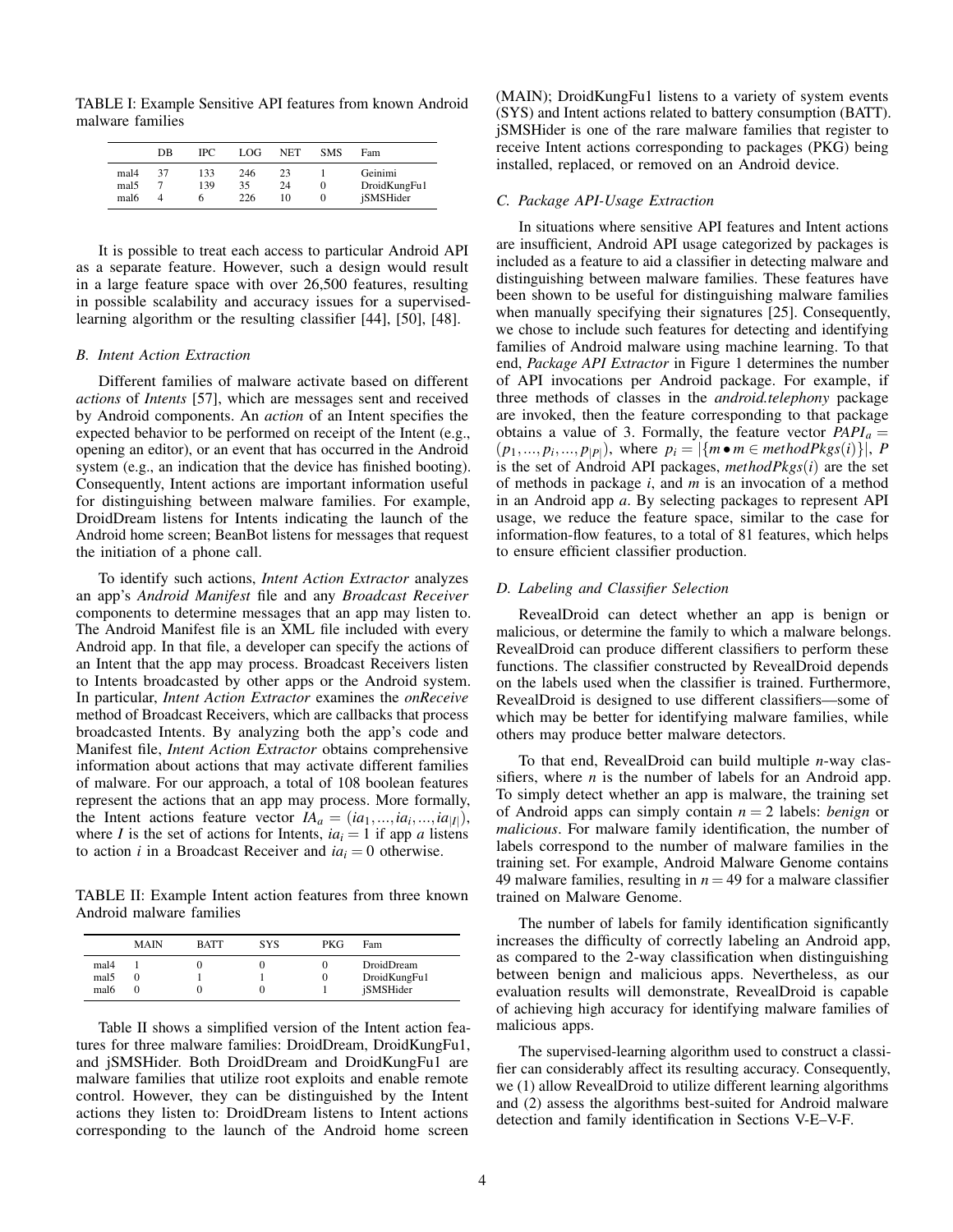#### IV. EVALUATION DESIGN AND SETUP

To evaluate RevealDroid, we study its accuracy, efficiency, and resiliency to transformations intended to obfuscate malware. Furthermore, we compare RevealDroid to another state-ofthe-research Android malware-family identification approach, Dendroid, and a detection approach, MUDFLOW. Specifically, we answer the following research questions:

- RQ1: Which combinations of RevealDroid's features and classifiers accurately distinguish between benign and malicious Android apps?
- RQ2: Which combinations of RevealDroid's features and classifiers accurately identify the specific family of a malicious Android app?
- RQ3: To what extent is RevealDroid's accuracy affected by transformations that obfuscate malware?
- RQ4: What is RevealDroid's run-time efficiency? How does this run-time efficiency compare to other learningbased approaches for malware detection?
- RQ5: How does RevealDroid's detection accuracy compare to other detection approaches?
- RQ6: How does RevealDroid's family identification capability compare to another state-of-the-research malware-family identification approach?

We implemented RevealDroid in Java for its feature extraction, malware detection, and malware-family identification. To construct the *Sensitive API Extractor*, *Intent Action Extractor*, and *API Extractor*, we leveraged Soot [43], a static analysis framework, and Dexpler [21], a translator from Android Dalvik Bytecode to Soot's intermediate representation. For machine learning, we selected Weka [29], a widely used machinelearning toolkit for Java.

For conducting our experiments, we leveraged two computing clusters. The first computing cluster (CC1) [3], has 35 compute nodes each with 8-core 2.60GHz CPUs and 64GB RAM, which are the compute nodes we utilized for our experiments. The second computing cluster (CC2) [4] has 108 compute nodes, where each node has between 8 and 64 cores, and 32GB-505GB RAM.

To assess RevealDroid's accuracy, we constructed a dataset of both benign and malicious Android apps. To obtain benign apps, we downloaded approximately 23,000 apps from two sources: *Google Play* [7], Google's official Android app repository, and *F-Droid* [6], an open-source repository of Android apps. Over 21,000 of the apps were obtained from Google Play, while the rest were obtained from F-Droid. Google Play is the official Android market and is vetted for malware. Consequently, the probability of having malware in our samples from Google Play is extremely low, and further alleviated by our use of machine learning. F-Droid apps are overwhelmingly benign apps for two reasons. First, apps uploaded to F-Droid are scanned for malicious behaviors before they are posted. Second, given that all F-Droid apps are open source, they are all open to scrutiny for malicious behaviors.

We obtained malware samples from three Android malware repositories: the Android *Malware Genome* project [57], the Drebin dataset [10], and *VirusShare* [12]. Malware Genome contains over 1,200 Android malware apps from 49 different malware families. We utilized 22,592 Android malware samples from VirusShare. We further leveraged 5,538 samples from the Drebin dataset, which includes the samples from the Android Malware Genome project.

# V. EVALUATION RESULTS

For each research question, we discuss its importance, the specific experimental setup needed to study it, and our corresponding results. We then discuss the overall findings and limitations of our study.

## *A. RQ1: Detection Accuracy*

To answer RQ1, we assess how accurate RevealDroid's features are for detecting whether an app is benign or malicious. To that end, we developed two approaches based on a *C4.5 decision-tree classifier* [35] and a *1-nearest-neighbor (1NN) classifier* [15] for labeling an app as either benign or malicious.

Table III shows the correct classification rate among the different combinations of three features: sensitive APIs (*SAPI*), Intent Actions (*IA*), and package APIs (*PAPI*). For each combination of features, classifiers, and apps, we performed a 10-fold cross-validation and report the rate of correctly classified apps. For this experiment, we utilized 23,366 benign apps and 28,130 malicious apps.

TABLE III: Detection results for different combinations of RevealDroid's features and classifiers.

| <b>Features</b> | C4.5   | 1NN    |
|-----------------|--------|--------|
| <b>SAPI</b>     | 95.52% | 95.00% |
| SAPI. PAPI      | 96.25% | 96.29% |
| SAPI, PAPI, IA  | 97.10% | 96.61% |
| PAPI, IA        | 96.70% | 96.44% |
| SAPI, IA        | 96.42% | 96.18% |
| PAPI            | 95.77% | 95.71% |
| ĪА              | 86.63% | 81.94% |

All combinations of features exhibit a high correct classification rate. Feature combinations with sensitive API or package API features have a correct classification rate between 95% and 97%. Package API features alone or sensitive API features alone exhibit high accuracy—above 95% for both C4.5 and 1NN classifiers. Intent action features by themselves have the lowest classification rate, but are both above 81%. All the feature types together have the highest classification rate at 97%. The C4.5 classifiers had slightly higher accuracy than 1NN classifiers, mostly 1% higher accuracy. The greatest difference in accuracy between C4.5 and 1NN classifiers occurs for Intent action features alone, where there is a 5% difference.

To illustrate the high accuracy for detection of RevealDroid, we showcase additional results of RevealDroid's most accurate classifier, a C4.5 classifier using sensitive API, Intent actions, and package API features. Table IV depicts the 10-fold cross-validation results for that classifier, which includes the following: *Prec*ision indicates the extent to which the classifier produces false positives; *Rec*all shows the extent to which the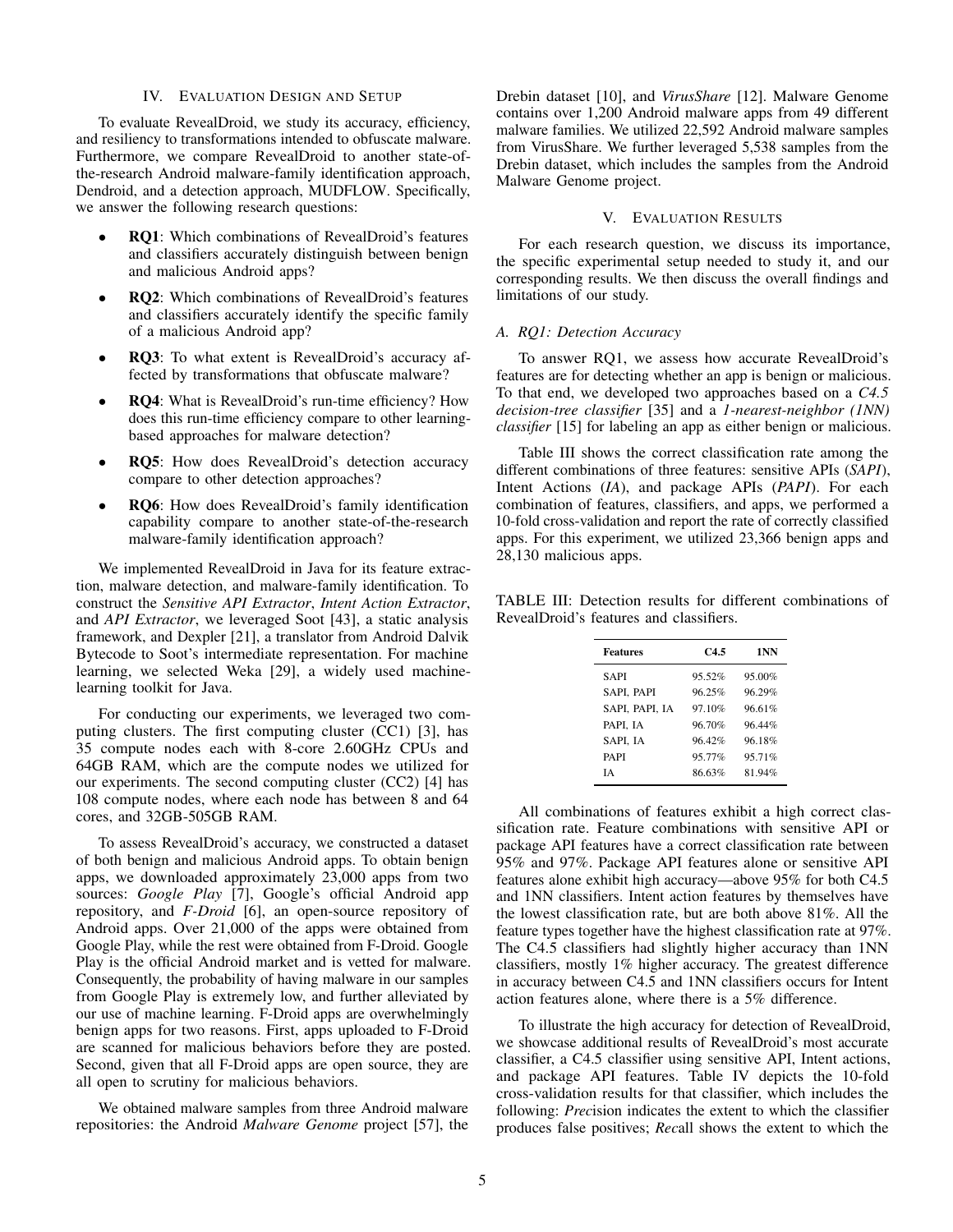classifier produces false negatives; *F-Meas*ure is the weighted harmonic mean of precision and recall; *ROC Area* represents the discriminatory power of our classifier when distinguishing between benign and malicious apps; and the average weighted by the number of apps (*WAvg.*).

TABLE IV: Detection results for combinations of sensitive API, Intent action, and package API features using a C4.5 classifier

|                  | Prec   | Rec    | F-Meas | <b>ROC</b><br>Area |
|------------------|--------|--------|--------|--------------------|
| <b>Benign</b>    | 96.90% | 96.70% | 96.80% | 97.50%             |
| <b>Malicious</b> | 97.30% | 97.40% | 97.30% | 97.50%             |
| WAvg.            | 97.10% | 97.10% | 97.10% | 97.50%             |

The table illustrates that RevealDroid's most accurate detection classifier obtains high accuracy for both benign and malicious apps, with an F-measure value of 97%. In fact, the precision and recall of benign apps alone and malicious apps alone is 97%. RevealDroid also demonstrates a high discriminatory power, as demonstrated by the 97% ROC Area for benign apps, malicious apps, and the weighted average. These consistently high results across multiple measures demonstrates RevealDroid's ability to detect malicious apps with high accuracy.

## *B. RQ2: Family Identification*

Identifying an Android app as malware is insufficient for dealing with the damage it may cause. Once a malicious app is deployed, it may install other apps, steal information, modify settings, etc. Thus, determining the family to which an app belongs can aid engineers and end users in determining how to deal with the malicious app, besides simply removing it.

Original Android Malware Genome. To determine RevealDroid's ability to classify Android malware apps into families, we assessed RQ2 by utilizing the Android Malware Genome (AMG) [57], which contains over 1,250 apps and 49 malware families. To that end, we used RevealDroid to construct classifiers with 49 different labels, one for each family in AMG. We determined the combinations of classifiers and features that provided the most accurate classification of AMG.

Table V depicts the classification rate for the most accurate classifiers among the different combinations of our three feature types. For this experiment, we conducted a 10-fold crossvalidation to assess the accuracy of our various classifiers and features. As in the prior experiment, the numbers of apps (No. Apps) in Table V vary due to the types of features used.

TABLE V: RevealDroid's classification rate for family identification utilizing different features and classifiers on AMG

| <b>Features</b> | C4.5   | 1NN    |
|-----------------|--------|--------|
| <b>SAPI</b>     | 87.69% | 87.29% |
| <b>PAPI</b>     | 88.48% | 88.64% |
| SAPI. IA        | 91.51% | 91.75% |
| IA, PAPI        | 90.58% | 92.42% |
| SAPI. PAPI      | 91.18% | 89.28% |
| SAPI, IA, PAPI  | 93.62% | 92.98% |

Overall, the accuracy of RevealDroid's malware-family classifiers is between 87% and 94% for all combinations of features and classifiers. These results showcase RevealDroid's ability to identify a malicious app with high accuracy. This outcome indicates that our API-based features are well-chosen for discriminating between malware families.

Combinations of our three feature types significantly increased the accuracy for family identification, which is difficult to do given the already high classification rate of either package or sensitive API features alone. Although the overall increase in correct classification rate is 4%-7%, these features significantly improved accuracy for specific families. For example, Intent action features raised the accuracy of samples from the GoldDream family, consisting of 47 samples, to 100% from 85% for sensitive API features. As another example, package API and Intent action features increased the accuracy for the DroidDream family, consisting of 16 samples, from 48% to 94% when combined with sensitive API features.

Expanded Android Malware Genome. To further assess our classifier and determine if more samples for particular families would improve our results, we significantly expanded the samples that exist in AMG. To that end, we utilized a set of Android malware samples from VirusShare [12], which contains over 24,000 unlabeled malware samples ranging from May 2013 through March 2014, whereas the original AMG samples are from August 2010 through October 2011. To identify the families of those samples, we leveraged VirusTotal [13], a service that contains metadata about malware. We constructed a client to obtain possible families identified by over 50 commercial antivirus products. For each Android malware sample in VirusShare, we recorded the malware family that appears most among the 50 products. From the VirusShare samples, we identified 857 samples from families that are part of the AMG project and extracted their features using RevealDroid. We combined those 857 samples with the original AMG samples to produce an expanded AMG (EAMG). As a result, we increased the number of samples by 68% of its original size. The overwhelming majority (76%) of the new samples belong to GingerMaster (305), Plankton (242), and KMin (107). This increase in samples is particularly stark for the GingerMaster family, which originally contained only 4 samples—a relatively low number for training a classifier.

TABLE VI: RevealDroid's classification rate for family identification utilizing different features and classifiers on EAMG

| <b>Features</b> | C4.5   | 1NN    |
|-----------------|--------|--------|
| <b>SAPI</b>     | 84.38% | 86.11% |
| <b>PAPI</b>     | 86.05% | 87.40% |
| SAPI. IA        | 89.93% | 91.09% |
| IA, PAPI        | 90.15% | 91.79% |
| SAPI, PAPI      | 87.78% | 88.65% |
| SAPI, IA, PAPI  | 90.54% | 91.74% |

To assess RevealDroid on EAMG, we performed a 10-fold cross-validation on EAMG using a C4.5 and 1NN classifier with the same combinations of features, similar to the previous experiment for malware-family identification. Table VI shows our results for EAMG.

Similar to our previous results, RevealDroid correctly classifies 84%-92% of the malware samples in EAMG. This consistently high accuracy, despite a significant increase in the dataset size, demonstrates the effectiveness of RevealDroid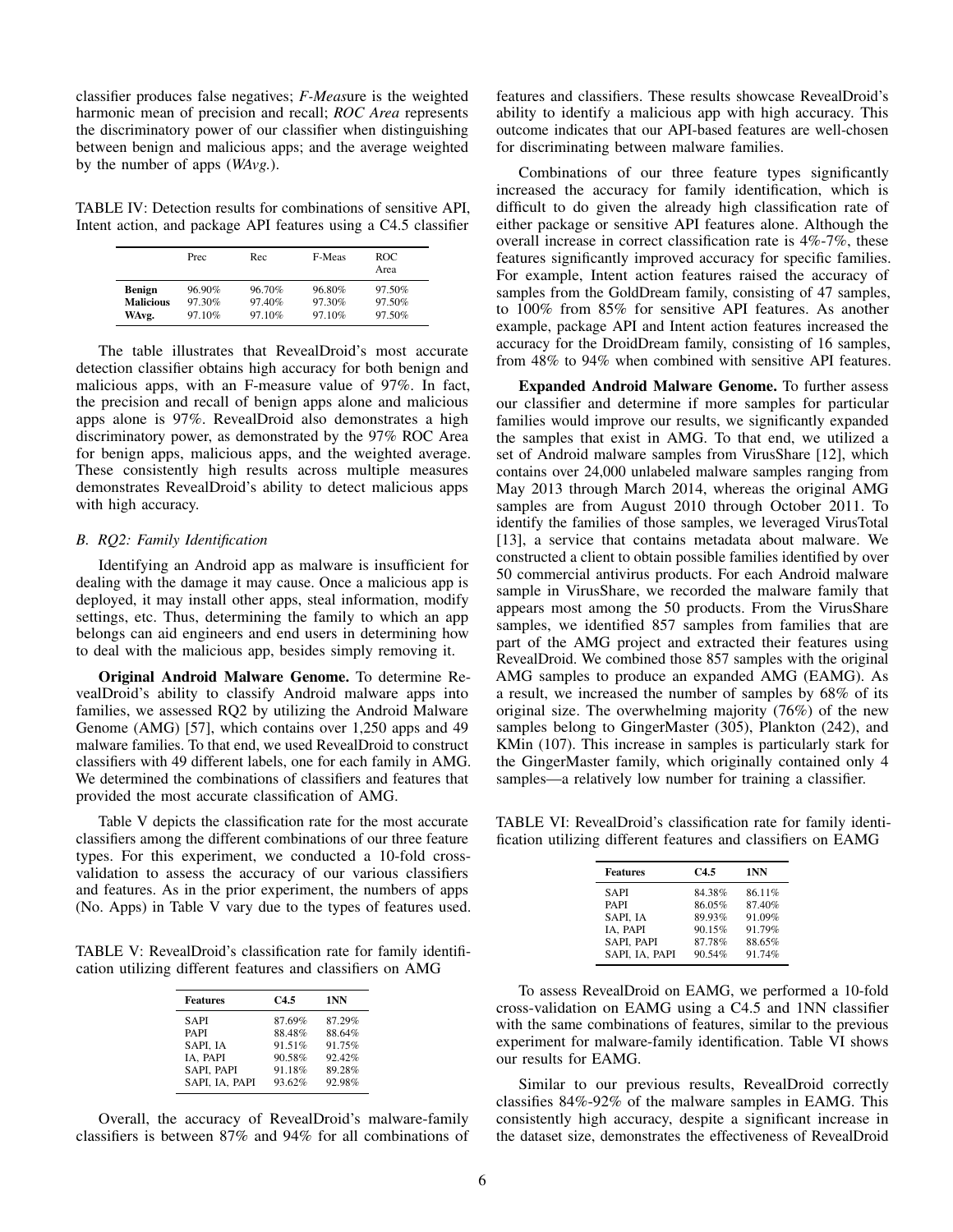for family identification. Furthermore, the trends regarding increases for specific families remain for EAMG as it did for AMG. For example, adding both Intent action features and package API features to sensitive API features improved the accuracy for the GoldDream family—consisting of 60 samples from 85% to 95% and for the Zitmo family—consisting of 248 samples—from 77% to 88%. Lastly, whether the GingerMaster family could be reliably classified was unclear because there were only 4 samples in AMG. However, in EAMG, with an additional 305 GingerMaster samples, combinations involving sensitive API features obtained up to 91% accuracy.

The results for AMG and EAMG indicate that combinations of sensitive API features are highly accurate for identifying manually-labeled malware families.

VirusShare and Malware Genome Families. To assess RevealDroid's classifiers' effectiveness on more recent Android malware families, we evaluated those classifiers on a much larger set of malware samples from VirusShare. To produce a ground truth of families for malicious apps beyond those found in AMG, we again leveraged VirusTotal. We uploaded every sample in VirusShare to VirusTotal, which returned a label for each app. Each label was, in turn, parsed to obtain a family name. For example, a malicious app labeled as *Android/Fam.B* would be parsed to obtain "Fam" and highly generic terms (e.g., "Android"), single letter terms (e.g., "B"), and non-alphabetic terms were removed. After this parsing, if five or more antivirus products agreed on the family label for the app, we assigned that label to the app. The label that appears the most is accepted as the final family label, where ties are broken arbitrarily. To further improve the fidelity of the family labeling, we removed samples with low reputation scores that are not necessarily malware (e.g., some adware) or highly generic labels (e.g., some apps are literally labeled "generic") were also eliminated. We further combined this sample set with EAMG, resulting in a dataset of 90 families and 19,321 malware samples. Table VII depicts the family labels with 200 or more samples from that dataset, totaling 16,756 samples.

TABLE VII: Family labels with 200 or more samples after combining VirusShare and EAMG families

| Family         | No. of Samples |
|----------------|----------------|
| <b>UMpay</b>   | 216            |
| Plankton       | 249            |
| root exploit   | 252            |
| Airpush        | 269            |
| Opfake         | 302            |
| Utchi          | 306            |
| GingerMaster   | 353            |
| Admogo         | 362            |
| Youmi          | 518            |
| Adwo           | 523            |
| DroidKungFu    | 538            |
| SMSreg         | 558            |
| Agent          | 856            |
| Fakeinst       | 1655           |
| Dowgin         | 2063           |
| <b>SMSsend</b> | 7736           |

Table VIII shows the correct classification rate for RevealDroid's most accurate classifiers. RevealDroid's classifiers all achieve 85%-88% correct classification rates. This result is remarkable given the number of samples and the possible family labels per sample: A random classifier would obtain only

TABLE VIII: RevealDroid's classification rate for family identification utilizing different features and classifiers on VirusShare and EAMG families

| <b>Features</b> | C4.5   | 1NN    |
|-----------------|--------|--------|
| <b>SAPI</b>     | 85.52% | 86.42% |
| SAPI, IA        | 87.83% | 87.06% |
| SAPI, IA, PAPI  | 88.24% | 87.25% |
| <b>PAPI</b>     | 85.75% | 85.06% |
| SAPI, PAPI      | 86.39% | 85.96% |
| IA, PAPI        | 87.64% | 86.84% |

about 1.1% correct classification rates; and a naive classifier that simply marks every app with the most frequent family label (SMSsend) would only obtain a 40% classification rate. Consequently, for every 10 apps that RevealDroid classifiers label, only 1 app would need to be manually corrected.

A handful of malware families make a significant difference to the results of this particular RevealDroid classifier. Ginger-Master samples and Dowgin samples tend to be classified as each other, due to similar API usage. However, this issue can be alleviated using the EAMG classifier, which obtains 91% accuracy for the GingerMaster family. The Root exploit label tends to be classified as SMSsend, GingerMaster, or Gingerbreak. Given that Gingerbreak is a root exploit, and GingerMaster utilizes that particular exploit, these classifications are relatively close. Nevertheless, RevealDroid is not designed to detect malware at the root level, since it is an application-level analysis: A more specific analysis is likely needed to accurately detect root exploits for Android. The last major family affecting RevealDroid's classification rate is the relatively generic malicious *Agent* family label, which denotes mainly Trojans, Viruses, and Worms. This misclassification likely occurs since the label itself is not discriminative enough targeting three different types of higher-level families.

## *C. RQ3: Obfuscation Resiliency*

Malware can avoid detection by using evasive techniques that obfuscate malicious behaviors. Previous work has shown that 10 commercial antivirus products are unable to detect Android malware after simple transformations are applied to obfuscate such malware [37], [38]. To assess RevealDroid's resiliency to obfuscations, we transformed existing malware using *DroidChameleon* [37], [38], a tool suite capable of automatically transforming malware in a variety of ways. DroidChameleon transformations have previously been shown to prevent 10 commercial antivirus products from detecting the resulting transformed apps [38]. Another alternative obfuscation tool for Android we considered is ADAM [55]. However, DroidChameleon provides a wider variety of obfuscations, has composite transformations, and has demonstrated the ability to completely evade anti-malware detection. We selected apps from the original AMG to assess RevealDroid's obfuscation resiliency. Using AMG allows us to assess both the malware detection and family identification abilities of RevealDroid for obfuscation resiliency. Specifically, we evaluated different subsets of RevealDroid's three types of features for their obfuscation resiliency.

Table IX depicts the *sets of transformations* we applied: *call indirection*, where a method invocation is moved into a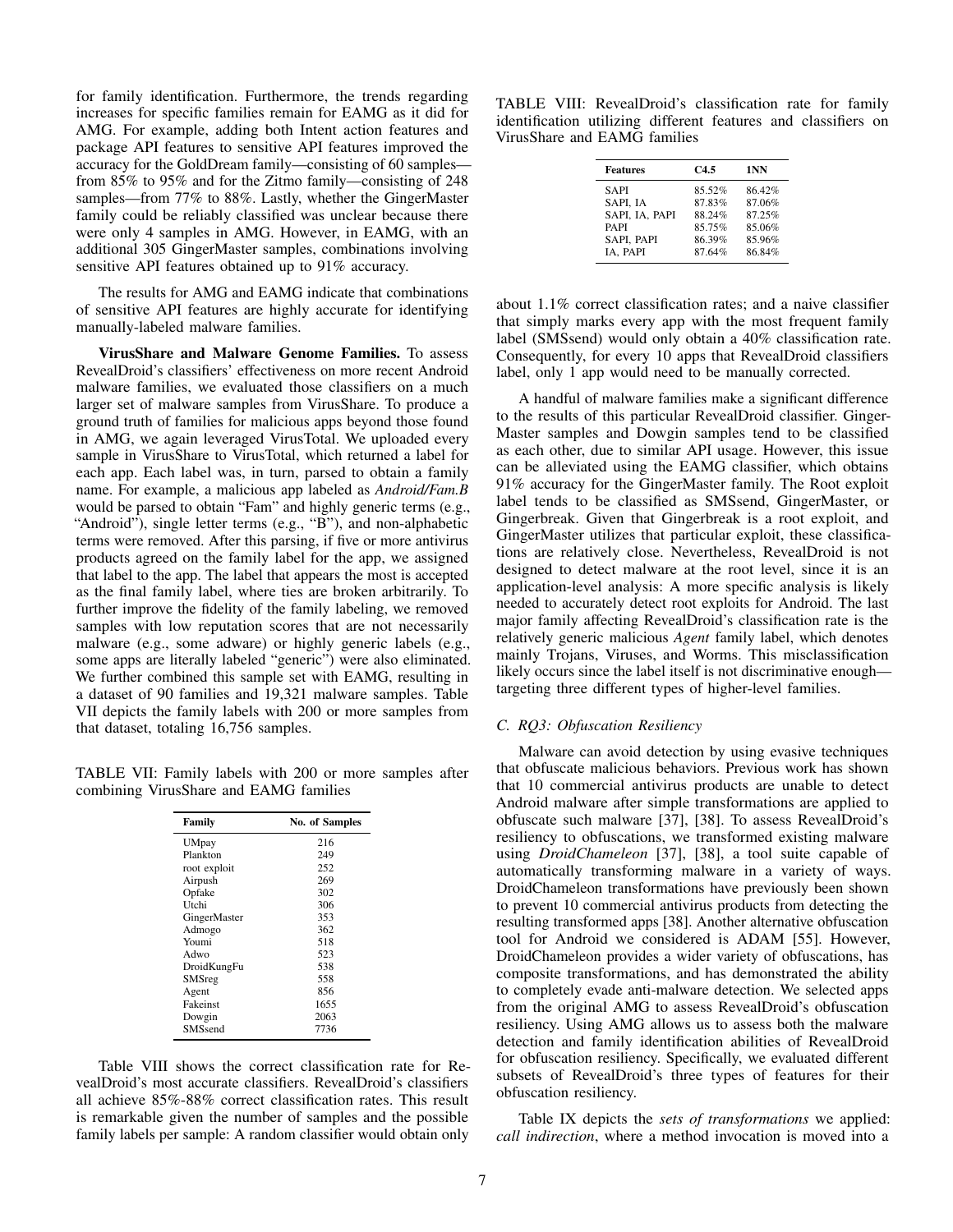TABLE IX: Sets of transformations attempted or applied

| Trans.<br><b>Set</b> | Call<br><b>Indirection</b> | Rename<br><b>Classes</b> | Encrypt<br><b>Arrays</b> | Encrypt<br><b>Strings</b> |
|----------------------|----------------------------|--------------------------|--------------------------|---------------------------|
| ts0                  |                            |                          |                          |                           |
| ts1                  |                            | X                        |                          |                           |
| ts2                  | X                          |                          |                          |                           |
| ts <sub>3</sub>      |                            |                          |                          |                           |

new method which, in turn, is invoked in place of the original method; *renaming of classes*, where the identifier of classes is changed, which may prevent detection or family identification that searches for specific class names; and *encrypting arrays* and *strings* if they are used by an app. We selected these transformations because they have been shown to evade antivirus products [38], can be combined to produce stronger obfuscations, and actually result in apps that are still usable. We manually tested several malicious apps, after applying transformations, to verify that the obfuscations resulted in runnable, usable apps.

We attempted to utilize another set of transformations from DroidChameleon: reordering code, which reorders instructions in the methods of a program, and a reflection transformation, which converts direct method invocations to ones that leverage the Java reflection API. We found these transformations to result in apps that crash or have errors that Soot catches, both of which never occurred before the transformations were applied. We also discovered that the code reordering often transforms a method such that it skips much of its original functionality. Consequently, we could not include these transformations in our analysis.

For each app, we first attempted to obfuscate it using all transformations. Each time a set of transformations could not be applied by DroidChameleon, we removed one transformation from the set. Previous work on Android obfuscation has demonstrated that some transformations cannot be applied together to the same app [30]. Therefore, we needed to apply transformations in different combinations to assess if they are feasible. Consequently, we attempted to transform apps in the following sequence (*ts*0,*ts*1,*ts*2,*ts*3). Using this scheme for our selected set of malware apps from AMG, we successfully applied transformation set *ts*0 to 969 apps, transformation set *ts*1 to a single app, and transformation set *ts*3 to 231 apps. No apps could be successfully transformed using transformation set *ts*2. In total, these transformations resulted in 1,201 obfuscated malware samples for this experiment.

We split our app dataset using two different training strategies to assess RevealDroid for obfuscation resiliency. For the first strategy, we trained classifiers on a dataset that contains the original apps and then tested those classifiers on the obfuscated versions of those apps. This strategy has been leveraged by previous work [53]. For the second strategy, we refrain from training classifiers on any apps that we transformed (i.e., original, malicious apps before obfuscation); however, we test on the transformed apps. The second strategy raises the standard of obfuscation resiliency compared to the standard used in previous work. For the second strategy, the classifier must be able to detect and identify the family of malicious apps that are (1) obfuscated and (2) never seen before by a RevealDroid classifier. For example, this kind of strategy simulates the case

TABLE X: Detection rates for obfuscated, malicious apps

|                           |                   |        | <b>Detection</b> | <b>Family Identification</b> |        |  |
|---------------------------|-------------------|--------|------------------|------------------------------|--------|--|
| Trained<br>on<br>Original | <b>Features</b>   | C4.5   | 1NN              | C4.5                         | 1NN    |  |
| <b>Yes</b>                | SAPI              | 97.42% | 99.00%           | 92.84%                       | 99.50% |  |
|                           | SAPI, IA          | 97.98% | 93.11%           | 74.79%                       | 72.52% |  |
|                           | <b>SAPI, PAPI</b> | 99.50% | $100.00\%$       | 96.67%                       | 99.67% |  |
|                           | <b>PAPI</b>       | 98.92% | $100.00\%$       | 97.17%                       | 99.67% |  |
| N <sub>0</sub>            | <b>SAPI</b>       | 93.42% | 92.01%           | 83.22%                       | 86.44% |  |
|                           | SAPI, IA          | 92.35% | 87.40%           | 75.17%                       | 68.66% |  |
|                           | <b>SAPI, PAPI</b> | 92.01% | 94.09%           | 88.81%                       | 87.63% |  |
|                           | PAPI              | 92.76% | 92.51%           | 87.12%                       | 87.63% |  |

where a malicious app is previously packaged as a game but is later packaged instead as an app for downloading wallpaper, given a few new malicious functionalities, and is finally obfuscated. Note that an overwhelming majority of apps in AMG are repackaged, making the previous example particularly relevant. Consequently, a classifier must truly learn the malicious behavior in such a situation, and ignore irrelevant features (e.g., features that are obfuscated). Overall, the second strategy gives us a clearer idea about RevealDroid's ability to generalize its detection and family identification while still maintaining accuracy in the face of obfuscation.

Table X showcases the *Detection* and *Family Identification* rates for the two most accurate classifiers (*C4.5* and *1NN*) produced by RevealDroid for a combination of *Features*. The top section of the table depicts the results for classifiers *Trained on* the *Original* malicious apps that are transformed for obfuscation, i.e., the first training strategy explained above. The bottom section of the table reports the results for classifiers that are *No*t trained on the original apps that are transformed for obfuscation, i.e., the second training strategy explained above. Gray cells indicate the highest detection or family-identification rate for a combination of features and a training strategy.

Detection. For the first training strategy, the detection rate is very high for all combinations of features and classifiers ranging from 93% to 100% (top-left region of Table X). The combination of sensitive API and package API features, and package API features alone, when utilized with a 1NN RevealDroid classifier obtains a perfect detection rate. Two other combinations of features and classifiers obtain a near perfection (99%) detection rate: sensitive API features used with a 1NN classifier, or sensitive API features when used in tandem with package API features and a C4.5 classifier.

For the second training strategy, the detection rate remains high for all combinations of features and classifiers, ranging from 87% to 94% (bottom-left region of Table X). Thus, the lack of training on the original apps, prior to our addition of automated transformations, reduced the overall accuracy only very slightly. Similar to the first strategy, the C4.5 classifier with sensitive API and package API features obtain the highest detection rate. Unlike the first strategy, C4.5 classifiers tend to slightly outperform 1NN classifiers.

As can be observed in Table X, Intent action features slightly reduce the detection rate for obfuscated apps, unlike for non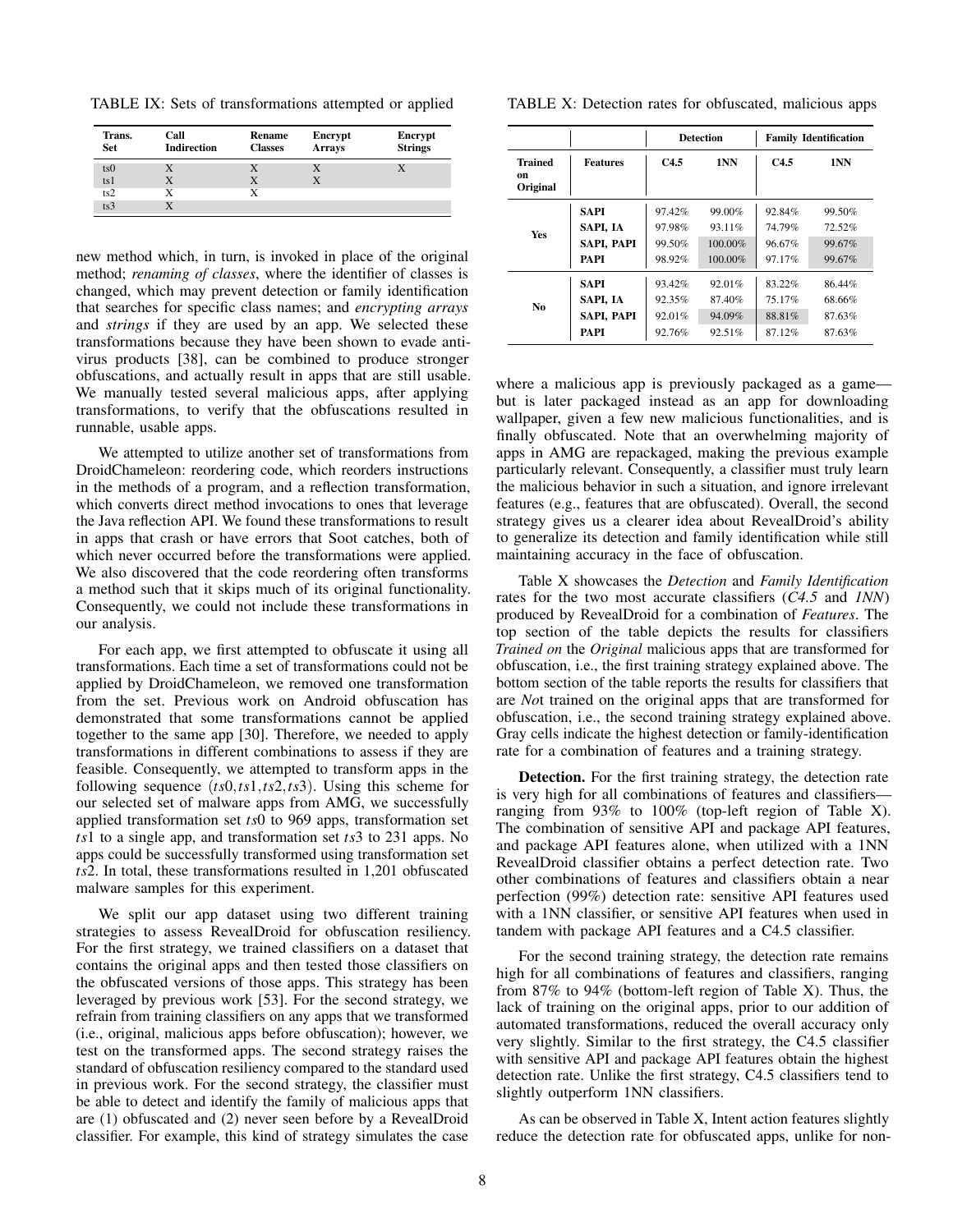obfuscated detection (see Section V-A). This result indicates that Intent action features are sensitive to obfuscations. For that reason, we only show one combination of Intent action features for our obfuscation-resilience evaluation. We will examine the affect of obfuscations on Intent action features more below in the case of family identification.

Family Identification. For family identification using the first training strategy, RevealDroid's classifiers achieve 73%- 99% correct classification rates (top-right region of Table X). In particular, combinations of sensitive API and package API features achieve the greatest obfuscation resiliency—from 93%- 99%. Combinations involving package API features and 1NN classifiers achieve the highest accuracy at 99%.

In the case of family identification, the effect of obfuscation on different features varies widely. Intent action features which have already shown slight evidence for a lack of obfuscation resilience for detection—have a generally negative effect on the correct classification rate for both training strategies. We took a closer look at the results and determined that Intent action features are not necessarily referenced using the Android API directly, but instead are hard-coded as strings. As a result, the encrypt strings transformations can obfuscate Intent action features.

Classification rates for the second training strategy range from 69%-89% (bottom-right region of Table X). Without utilizing Intent action features, the classification rates for that training strategy range from 83%-89%. The C4.5 classifier with sensitive and package API features achieves the highest classification rate in this scenario at 89%. Similar to detection rates, the second training strategy results in very slightly lower classification rates.

Summary. Sensitive API combined with package features exhibit high obfuscation resiliency for both training strategies with rates between 88% and 100%. By extension, these combinations of features exhibit the most obfuscation resiliency for both detection and family identification. Nevertheless, either sensitive API or package API features individually achieve very high results. Overall, these results indicate that, with lightweight features, both detection and family identification of Android malware can be accurately performed, even for malware obfuscated with a variety of transformations.

## *D. RQ4: Run-Time Efficiency*

The number of both benign and malicious Android apps is growing very quickly [14] making it is increasingly important that Android malware analysis scales so that such malware does not remain undetected long enough to do major damage, or even any damage. A slow analysis of Android apps can allow malware to propagate undetected longer. Furthermore, an efficient analysis of malware apps is particularly beneficial for Android end users, since they can protect themselves further by using RevealDroid's classifiers and extractors on their Android devices. Note that this device-level detection and family identification is particularly useful since Android markets have relatively poor vetting processes [58], [23].

To assess RevealDroid's efficiency, we measured run-times for both (1) feature extraction and (2) classifier training and testing. Note that once a classifier is trained, classifying an app using it—whether for malware detection or family identification—is practically instantaneous. Consequently, feature extraction and classifier training are the key bottlenecks for machine learning-based malware detection and family identification.

General Feature-Extraction. To determine RevealDroid's general run-time efficiency for extracting features, we selected 100 apps randomly from our dataset. We then ran our three types of feature extractors on each app. Such an experiment allows us to assess the general run-time efficiency of each type of feature. For this experiment, we ran our analyses on CC2 on a 64-core node.

TABLE XII: Average feature-extraction times for each type of RevealDroid feature in seconds.

|             | SAPI  | īА   | <b>PAPI</b> |
|-------------|-------|------|-------------|
| Average (s) | 15.67 | 7.84 | 14.98       |

Table XII depicts the results of our general feature-extraction efficiency analysis. Each feature takes under 16 seconds on average to compute. Furthermore, RevealDroid is designed to extract features in parallel, making the total feature extraction, on average, also under 16 seconds. These run-times are reasonable for practical malware detection and family identification that is obfuscation-resilient and accurate.

Information-Flow Comparison. To assess the efficiency improvement of RevealDroid's feature extraction over a stateof-the-research detection approach, we compare RevealDroid's efficiency extraction against MUDFLOW's feature extraction, which is a state-of-the-art machine learning-based approach for Android malware detection. MUDFLOW utilizes flow features alone. Another state-of-the-art approach for malware detection and family identification, DroidSIFT [53], also relies on flow-based features and machine learning. However, the tool is unavailable, preventing us from comparing against it. Due to the use of flow features in multiple state-of-the-art learning-based malware detection approaches [53], [20], [54], flow features are important to compare against for efficiency, since they require advanced program analysis, as opposed to RevealDroid's lightweight features. MUDFLOW extracts flow features utilizing, FlowDroid [19], a tool for accurately detecting information flows that are potential data leaks in an Android app. We determine the performance of RevealDroid's and MUDFLOW's feature extraction by computing the runtime for extracting their features from a selection of apps.

To ensure a fair comparison for our efficiency analysis, we utilized CC1 and selected nodes with the same hardware configuration. This experimental design prevents bias that may occur due to the varied compute nodes available on the computing clusters we used. However, due to fair scheduling algorithms utilized on CC1, we ended up using significantly slower nodes than those available on CC2, with only 8-cores on a node, resulting in higher run-time averages for RevealDroid's three feature types.

We configured FlowDroid in order to maximize performance and achieve the fairest efficiency comparison possible. For alias analyses, we set FlowDroid to be flow-insensitive. We disabled tracking of static fields and emulation of Android callbacks.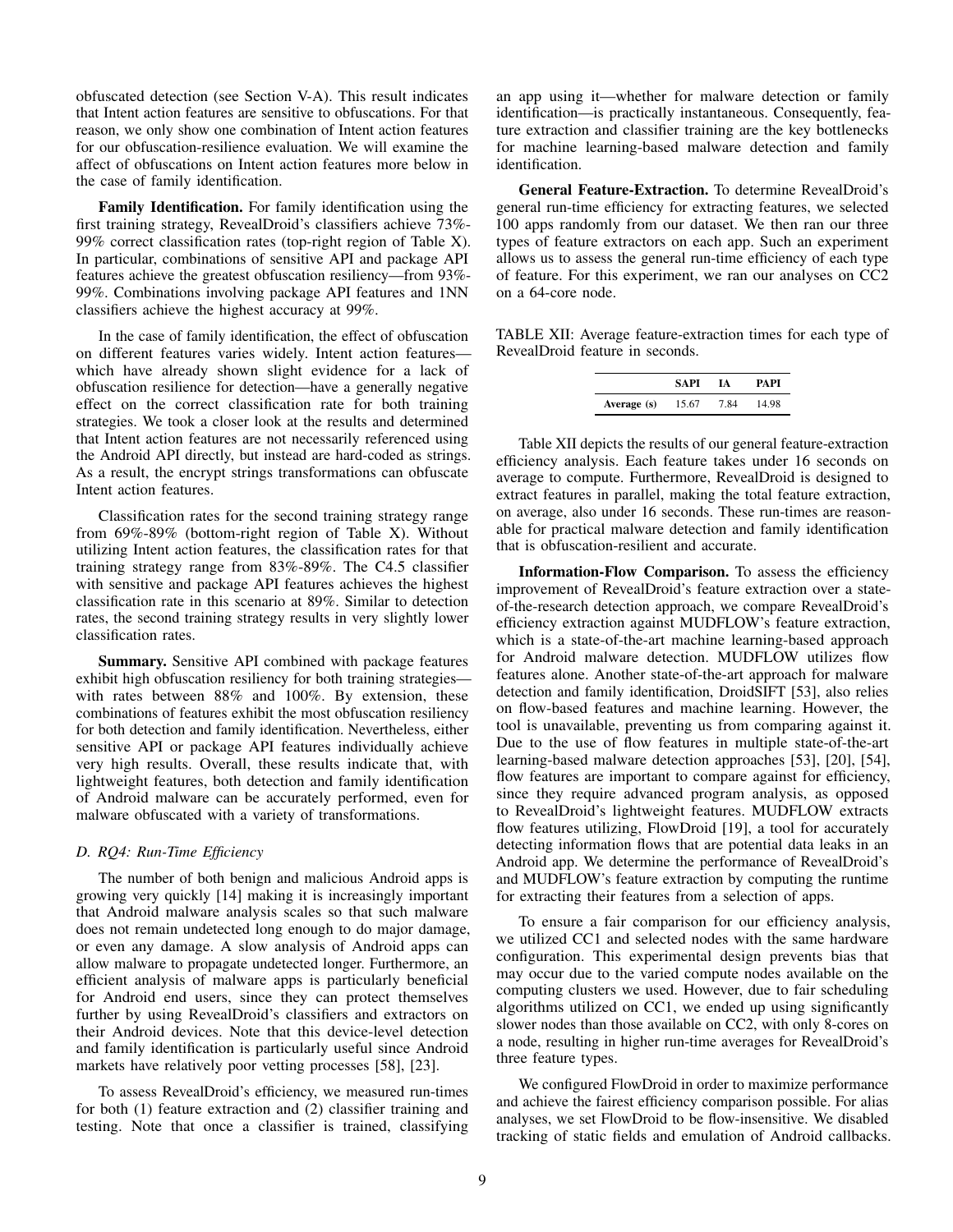|                                          |                                  |      |             | <b>Extraction Runtime (s)</b> |           |             |          |
|------------------------------------------|----------------------------------|------|-------------|-------------------------------|-----------|-------------|----------|
| Name or Hash                             | <b>Description</b>               | Rep. | <b>Size</b> | <b>SAPI</b>                   | <b>IA</b> | <b>PAPI</b> | Flow     |
| com.socialnmobile.hd.flashlight          | flashlight app                   | B    | 1.3MB       | 29.18                         | 5.72      | 54.93       | 280.04   |
| com.netgin.mobileguard                   | system optimizer                 | B    | 2.6MB       | 60.42                         | 11.70     | 61.49       | 446.66   |
| org.sufficientlysecure.keychain 27000    | file and communcation encryption | B    | 3.5MB       | 58.98                         | 14.08     | 89.54       | 1503.82  |
| com.opentable                            | restaurant reservations          | B    | 4.5MB       | 132.97                        | 19.60     | 120.51      | 2550.36  |
| com.yahoo.mobile.client.android.atom     | Yahoo news reader                | B    | 5.7MB       | 48.42                         | 12.37     | 87.62       | 1672.98  |
| com.twitter.android                      | Twitter app                      | B    | 15MB        | 91.86                         | 23.88     | 173.74      | 4464.50  |
| fc8012f0f79d44c930449a4725a106a1         | from the PJApps family           | M    | 634KB       | 11.30                         | 4.03      | 21.63       | 936.74   |
| a85446e62ea283542653b6d7599d2e8f         | adware and information stealer   | M    | 574KB       | 32.70                         | 4.98      | 37.68       | 458.36   |
| 7316dcd5c397ac0644a5a41eaae9db05         | trojan and information stealer   | M    | 692KB       | 33.21                         | 4.65      | 39.86       | 35782.35 |
| a3110b41d078d60979f147342c88a6d0         | adware, information stealing     | M    | 1.3MB       | 22.03                         | 4.16      | 30.22       | 417.67   |
| 83b960675682705f94464fd7e26def55         | adware and information stealer   | M    | 985KB       | 10.91                         | 3.56      | 23.24       | 1199.36  |
| 030b481d0f1014efa6f730bf4fcaff3d4b4c85ac | from the PJApps family           | M    | 3.1MB       | 33.99                         | 5.22      | 34.77       | 1642.97  |
| da58fdfc0042315ab3393904ec602c6115d240a5 | from the PJApps family           | M    | 634KB       | 17.19                         | 3.72      | 17.55       | 926.58   |
| 207fd9f3619ee825d38cf5e48efc3522e42a9c83 | from the DroidKungFu3 family     | M    | 392KB       | 11.90                         | 2.70      | 14.17       | 278.00   |
| 0274a66cd43a39151c39b6c940cf99b459344e3a | from the DogWars family          | M    | 4.3MB       | 13.27                         | 2.79      | 13.24       | 259.00   |
| d1643fb08bbb8bf5759c73cdb4ea98800700950c | from the GingerMaster family     | M    | 199KB       | 9.12                          | 2.44      | 10.55       | 588.00   |
| f8c6d33e8dbd2172654bae104a484fcd80cf22ba | from the BaseBridge family       | M    | 1.1MB       | 19.54                         | 3.57      | 21.55       | 440.60   |
|                                          |                                  |      | AVG         | 37.47                         | 7.60      | 50.13       | 3167.53  |

TABLE XI: Efficiency analysis of selected apps for feature extraction

We do not compute exact propagation paths for FlowDroid, since this setting does not affect flow feature accuracy, but is expensive to compute. We set FlowDroid's layout mode to none, preventing analysis of GUI elements (e.g., input fields). Lastly, the access paths propagated by FlowDroid's taint analysis is set to 1. This setting specifies that fields of objects (e.g., *o*. *f*) are propagated, where  $o$  is an object and  $f$  is a field; however, no fields of fields are propagated (e.g., *o*. *f*.*g*).

For our runtime analysis, Table XI shows the apps we selected including their *Reputation* as either *B*enign or *M*alicious, their *Size* in KB or MB, a short *Description* of each app, and the name of the benign apps or the hashes of malicious apps. We selected 6 benign apps, 5 malicious apps from VirusShare, and 6 malicious apps from Malware Genome. Due to the potentially long run-times of flow-based features, we selected a smaller number of apps for efficiency analysis than in our previous analysis. Our selection of apps vary across several dimensions, allowing us to draw broader lessens about RevealDroid's and MUDFLOW's feature extraction efficiency. Focusing on a selection of apps and their dimensions further allows us to understand how the feature-extraction times vary based on the different dimensions. A gray cell for flow extraction indicates an analysis of an app that ran out of memory before feature extraction completed. In such a case, we show the runtime up until the out-of-memory error occurred.

Flow features, which MUDFLOW leverages, took the longest to run with an average runtime of 53 minutes—with one malware sample taking almost 10 hours to run before the analysis ran out of memory. This lack of scalability for flow extraction is consistent with previous findings [20].

The other features could all be extracted, on average, under a minute. Sensitive API feature extraction ran from 9 seconds to 133 seconds. Package API feature extraction ran from 10 seconds to 174 seconds. Package API features likely take longer to extract than sensitive API features simply because there are more Android API packages than security-sensitive categories. Intent action features were the fastest to analyze, taking on average under 8 seconds.

Sensitive API features alone obtain high accuracy in general. However, there is a greater than 85 times speedup from

extracting sensitive API features instead of flow features. Recall that some apps (marked with gray cells in Table XI) actually take more memory and time to run than we were able to allocate even on a high performance computing cluster.

To obtain higher accuracy for detection or family identification, sensitive API and package API features can be used together—which results in an over 36 times speedup compared to flow feature extraction, even when both features are extracted serially. Combining sensitive API, package API, and Intent action feature extraction times together still achieves a 33 times speedup compared to flow feature extraction, even when all features are extracted serially, as opposed to in parallel.

Significant time savings are gained from using combinations of features not involving data flow. For feature combinations that exhibited high accuracy, a 33-85 times speedup for feature extraction is achievable compared to flow feature extraction, allowing thousands of more apps to be analyzed in the same amount of time.

Consequently, the accuracy results from the previous sections combined with our efficiency results indicate that very high accuracy can be obtained without computing flow features, i.e., MUDFLOW's most accurate features. In the next section, we will demonstrate that RevealDroid can achieve higher accuracy than MUDFLOW, even with computationally inexpensive feature extraction.

Feature Extraction and Classification. Another bottleneck for learning-based malware detection and family identification is the time it takes for a supervised-learning algorithm to train a classifier and, subsequently, test it. In a practical setting, classifiers need to be regularly updated and re-trained in order to maximize the possibility that such a classifier detects new Android malware.

Table XIII depicts execution times, in hours, for both feature extraction and classification on 9,731 apps. For this experiment, we compared RevealDroid's C4.5 (*RD-C4.5*) and 1NN (*RD-1NN*) classifiers with Adagio's and MUDFLOW's classifiers. Each approach was run on CC2, using the same hardware configuration. MUDFLOW took approximately 46 days to execute. RevealDroid's classifiers take less than two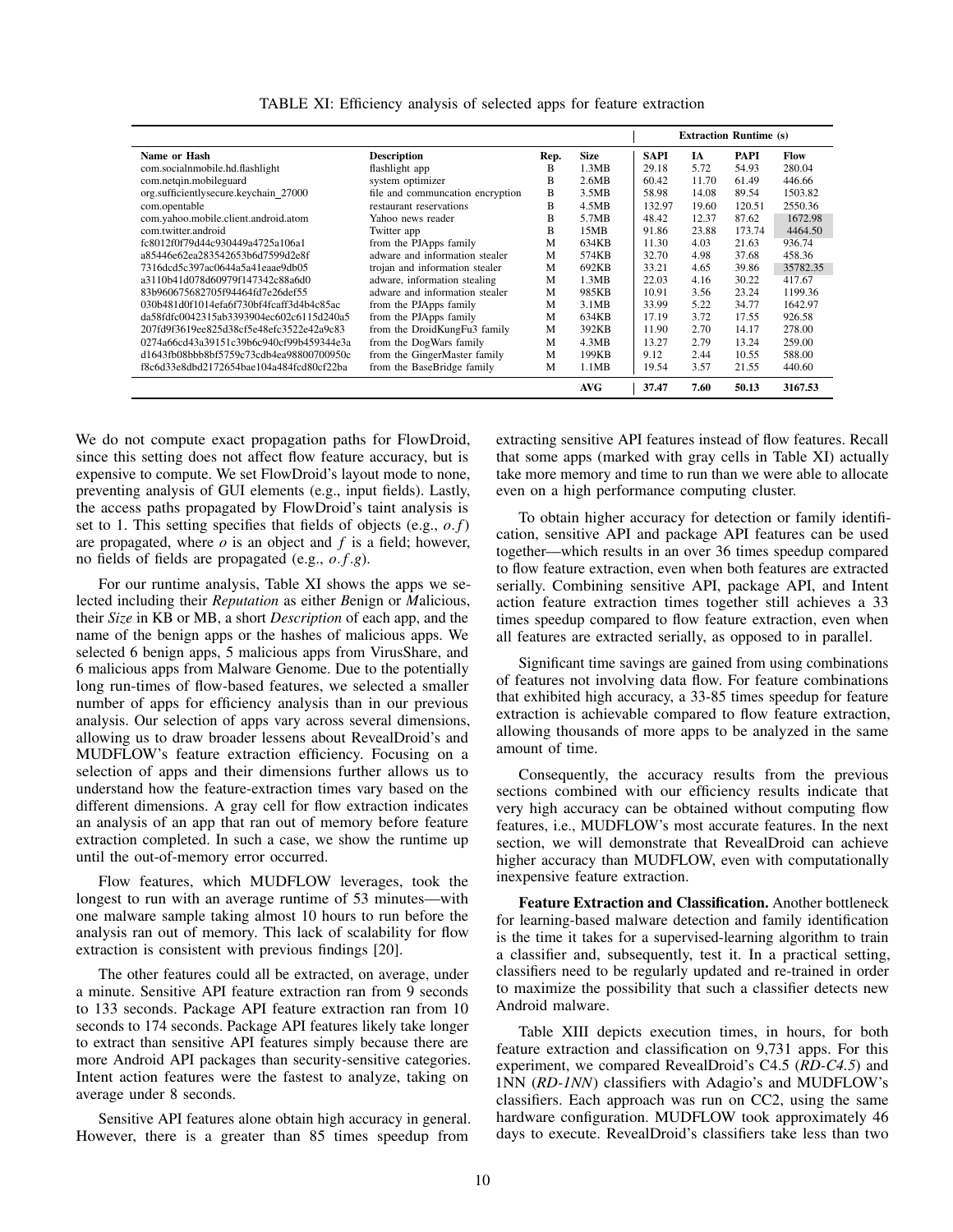TABLE XIII: Feature extraction and classification run-times in hours on over 9,731 apps

|                                                    | $RD-C4.5$     | <b>RD-1NN</b> | Adagio         | <b>MUDFLOW</b>  |
|----------------------------------------------------|---------------|---------------|----------------|-----------------|
| <b>Feature Extraction</b><br><b>Classification</b> | 42.36<br>0.02 | 42.36<br>0.12 | 56.12<br>21.59 | 1101.28<br>0.20 |
| Total                                              | 42.37         | 42.48         | 77.70          | 1101.48         |

days to execute, with Adagio taking more than three days. Overall, RevealDroid is about 1.83 times faster than Adagio. Consequently, RevealDroid's classifiers are scalable compared to other learning-based malware-detection approaches.

#### *E. RQ5: Detection Comparison*

Research-Prototype Comparison. To determine Reveal-Droid's accuracy improvement over the state-of-the-research in Android malware detection, we compared it against two research prototypes, MUDFLOW and Adagio [26]. Besides MUDFLOW, we attempted to obtain state-of-the-research tools, DroidSIFT and Drebin [18], by contacting their respective authors. Drebin is another machine learning-based Android malware detection approach. Unfortunately, both tools are unavailable, preventing us from comparing against them directly. However, in the place of Drebin, its authors suggested we use their other tool, Adagio, which achieves similar accuracy and efficiency results, and also utilizes machine learning. We downloaded MUDFLOW and consulted with its authors to verify that we are using their implementation correctly by re-running MUDFLOW to replicate their results on their original dataset. We further computed method-level flows from FlowDroid as described in Section V-D, used those flows as inputs to MUDFLOW, and verified that we can replicate the high accuracy results from MUDFLOW's original study on a subset of apps from their dataset. We performed a similar verification in the case of Adagio.

We compared Adagio, MUDFLOW, and RevealDroid in the following two scenarios: one involving only the original untransformed apps, and another involving apps transformed using DroidChameleon, as described in Section V-C. In the scenario with no transformed apps, we split a dataset consisting of 7,801 malicious apps and 1,747 benign apps into a training set that has half of the benign apps and half of the malicious apps, while the testing set has the remaining apps. For the other scenario, the training set consists of 6,827 malicious apps and 876 benign apps; the testing set contains (1) 1,186 malicious AMG apps obfuscated as described in Section V-C and (2) the remaining 866 benign apps.

For classifier selection, we used the most accurate classifiers of MUDFLOW and Adagio. For RevealDroid, we selected a C4.5 classifier that uses sensitive API features. This selection of a RevealDroid classifier is obfuscation resilient and highly efficient, but not necessarily the most accurate, as demonstrated in the previous sections. However, our results will demonstrate that it still outperforms MUDFLOW and Adagio.

Table XIV showcases the *Prec*ision, *Rec*all, and *F-M*easure results for each approach and both scenarios (*No Obf* uscations and *With Obf* uscations). For each of those metrics, the table depicts results for *Ben*ign apps and *Mal*icious ones. Overall, RevealDroid's classifier outperforms MUDFLOW's two-way classifier. In the scenario with no obfuscations, RevealDroid obtains an average F-Measure of 87% compared to MUDFLOW's 71%. For the scenario with obfuscated apps, RevealDroid obtains an average F-measure of 87% compared to 74%.

The most striking difference between MUDFLOW's and RevealDroid's results for both scenarios is each classifier's recall for benign apps. In the scenario with obfuscations, RevealDroid achieves a 77% recall for benign apps compared to MUDFLOW's 47%. For benign apps in the other scenario, RevealDroid obtains a 73% recall compared to MUDFLOW's 49% recall. These results indicate that MUDFLOW's classifier has a strong tendency to mark benign apps as malicious, unlike RevealDroid's classifier.

Adagio obtains 3% higher F-Measure results than Reveal-Droid in the scenario with no DroidChameleon obfuscation. However, with the DroidChameleon obfuscations, RevealDroid significantly outperforms Adagio by 25%. In fact, Adagio is the least obfuscation-resilient approach of the three that we evaluated. This result is expected, particularly due to the use of call-indirection transformations, which changes the expected call graph that Adagio utilizes to identify malware.

In summary, RevealDroid obtains obfuscation resiliency and accuracy for detection, as compared to two state-of-the-research malware detection approaches.

Anti-Virus Comparison. In addition to comparing against research prototypes, we assess RevealDroid's detection rate against commercial anti-virus (AV) products available on VirusTotal. This experiment allows us to compare RevealDroid against the state-of-the-practice, rather than just the state-of-theresearch. To that end, we conducted two experiments for this AV comparison: one with 6,766 apps from VirusShare with no additional obfuscations from DroidChameleon, and another with 1,200 Android Malware Genome apps with such obfuscations. We utilized RevealDroid's most accurate classifiers for our comparisons. Among the 60 commercial AVs available on VirusTotal, we depict our results for 12 common AVs. However, none of the AVs obtained higher detection rates, for either experiment, than RevealDroid. Furthermore, RevealDroid learns to identify malware automatically, while AVs typically need manually-produced signatures.

Figure 2 shows the results for the first experiment. RevealDroid is capable of achieving a very high detection rate (94%), which is slightly greater than the highest rate from a commercial AV, ESET-NOD32 at 93%.

Figure 3 illustrates the results for the second experiment. In this experiment, RevealDroid achieves a near-perfect detection rate at 99%, similar to the highest AV, Kasperky—also at 99%.

Across both experiments, only a few AVs achieve above 90% detection rates: AVG, ESET-NOD32, Kasperky, and McAfee. Only RevealDroid and ESET-NOD32 achieve over 90% detection rates for both experiments.

Overall, these experiments demonstrate that RevealDroid achieves as high of a detection rate, or higher, as the best AV tools. However, RevealDroid can learn to identify new malware automatically as new malware samples become available, while achieving obfuscation resiliency, and efficient feature extraction and classifier construction.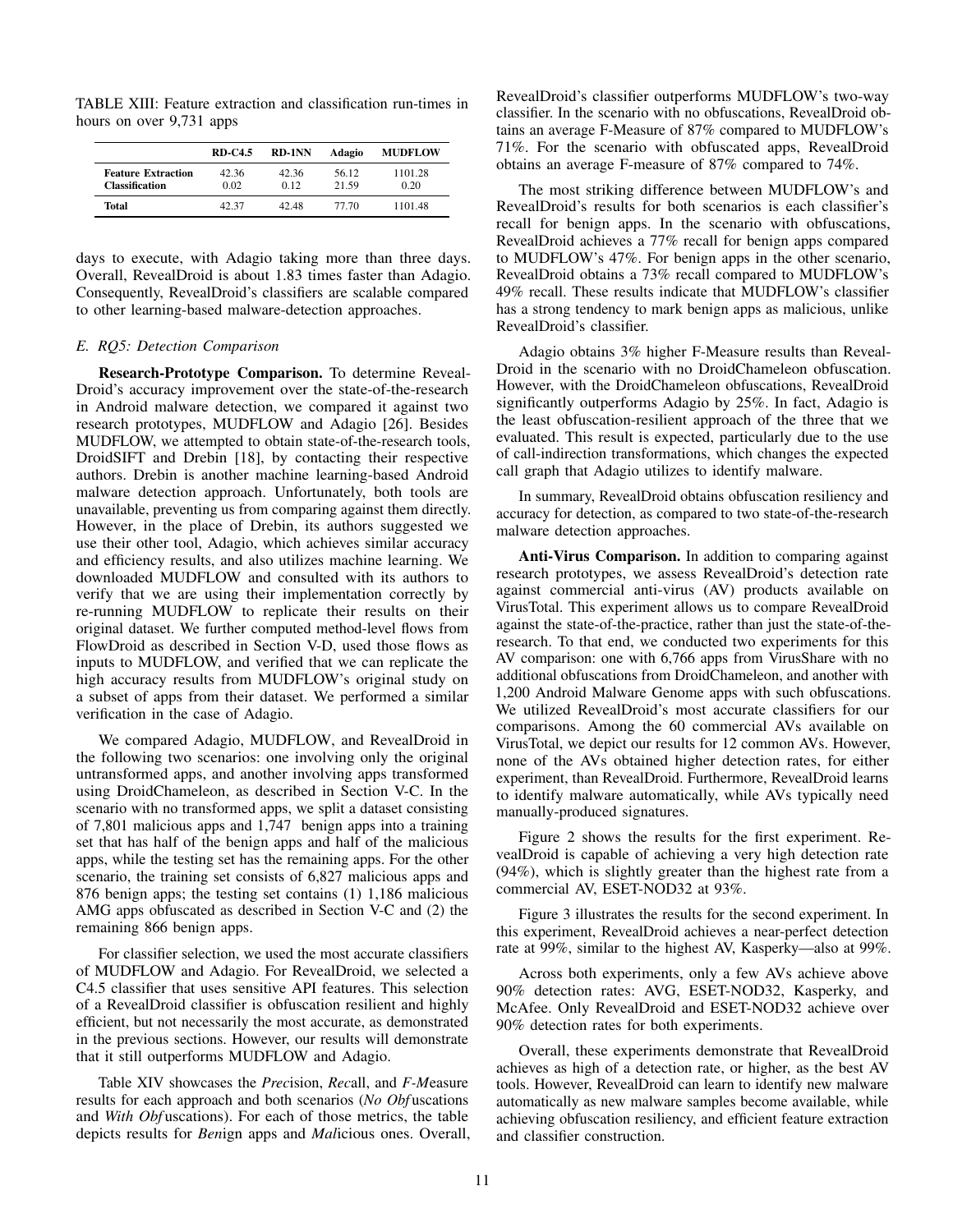|      | <b>MUDFLOW</b>                                     |     |     |      |                                                    |     | <b>RevealDroid</b> |     |                                                    |                                                                                                                               |     |     | Adagio |     |     |      |     |     |  |
|------|----------------------------------------------------|-----|-----|------|----------------------------------------------------|-----|--------------------|-----|----------------------------------------------------|-------------------------------------------------------------------------------------------------------------------------------|-----|-----|--------|-----|-----|------|-----|-----|--|
|      | <b>With Obfuscations</b><br><b>No Obfuscations</b> |     |     |      | <b>With Obfuscations</b><br><b>No Obfuscations</b> |     |                    |     | <b>With Obfuscations</b><br><b>No Obfuscations</b> |                                                                                                                               |     |     |        |     |     |      |     |     |  |
|      | Prec                                               | Rec | F-M | Prec | Rec                                                | F-M | Prec               | Rec | F-M                                                | Prec                                                                                                                          | Rec | F-M | Prec   | Rec | F-M | Prec | Rec | F-M |  |
| Ben  |                                                    |     |     |      |                                                    |     |                    |     |                                                    | 85.14% 34.17% 48.77% 98.09% 47.46% 63.97% 84.30% 73.20% 78.36% 93.30% 77.30% 84.55% 89.96% 76.29% 82.57% 53.55% 73.21% 61.85% |     |     |        |     |     |      |     |     |  |
| Mal  |                                                    |     |     |      |                                                    |     |                    |     |                                                    | 87.29% 98.70% 92.65% 72.14% 99.33% 83.58% 94.30% 97.00% 95.63% 85.20% 96.00% 90.28% 94.89% 98.10% 96.47% 73.18% 53.51% 61.82% |     |     |        |     |     |      |     |     |  |
| AVG- |                                                    |     |     |      |                                                    |     |                    |     |                                                    | 85.11% 73.39% 73.77% 85.11% 73.39% 73.77% 89.30% 85.10% 86.99% 89.25% 86.65% 87.41% 92.43% 87.20% 89.52% 63.36% 63.36% 61.84% |     |     |        |     |     |      |     |     |  |



Fig. 2: Detection rates for RevealDroid and anti-virus products on 6,776 apps from VirusShare

# *F. RQ6: Family-Identification Comparison*

To demonstrate the improvement in accuracy of Reveal-Droid's family identification over the state-of-the-art, we compare RevealDroid against a state-of-the-art Android-malware family-identification approach, Dendroid [41], which also utilizes machine learning to classify malware. Dendroid uses features that represent each method of an app as a sequence of typed statements. We contacted the authors of another approach, DroidSIFT [53], which also identifies families. However, DroidSIFT's authors are unable to share their implementation. Consequently, we could not compare against DroidSIFT. Note that neither MUDFLOW nor Adagio perform family identification.

We closely consulted with the authors of Dendroid to ensure we obtain the most accurate results using their tool as possible. To that end, we replicated their evaluation and verified the accuracy of our results with Dendroid's authors. To compare Dendroid and RevealDroid, we assessed both approaches using AMG. Specifically, we split AMG apps into a training and testing set of approximately equal size using the second training strategy from Section V-C. Given that 13 families in AMG only have a single sample, we selected families which had at least two samples, resulting in 33 families in total. For each family, half of the samples were placed into the test set and half into the training set. For families with odd-numbered samples, the remaining sample was added to the training set. This splitting strategy resulted in a training set of 626 apps and a testing set of 607 apps. For RevealDroid, we selected its 1NN classifier with sensitive API and package API features since it demonstrated high accuracy in our earlier experiments (see Section V-C).

Using that experimental setup, Dendroid correctly classified 73% of the test apps, while RevealDroid achieves an 87% correct classification rate. Although our replicated results for Dendroid are significantly lower than the Dendroid author's



Fig. 3: Detection rates for RevealDroid and AV products on 1,200 AMG apps obfuscated using DroidChameleon

original results [41], we verified our results with those authors and discovered an error in their experiment.

We further compared RevealDroid's and Dendroid's obfuscation resiliency. To that end, we trained both Dendroid and RevealDroid using the training set consisting of half of AMG. We then replaced apps in the test set with their obfuscated versions—transformed as discussed in Section V-C. The resulting test set contains 590 apps.

RevealDroid demonstrated overwhelmingly greater obfuscation resiliency than Dendroid: RevealDroid maintains an 87% correct classification rate, while Dendroid's classification rate falls to 27%. This low result for Dendroid is unsurprising since it relies on the structure of a method as features. Given that the call indirection transformation that we applied to the test apps alters that structure, the transformation prevents proper classification by Dendroid.

#### *G. Discussion and Limitations*

One of the major goals of RevealDroid is to aid in the selection of features that are obfuscation-resilient, highly accurate, and highly efficient. Our results demonstrate that these three qualities are best achieved, in tandem, using sensitive API features and package API features, with either a C4.5 or 1NN RevealDroid classifier.

Although Intent actions tend to improve detection and family-identification results, they are, unfortunately, not obfuscation-resilient. However, for malware that a RevealDroid classifier has already trained on, that classifier is likely to learn the malicious properties of the app, despite pre-existing obfuscations. In this case, Intent action features become particularly useful for distinguishing between malware families, reducing the time needed to assess the damage an Android malware sample is capable of.

One possible obfuscation that RevealDroid may be susceptible to, is the addition of fake API calls, i.e., calls that do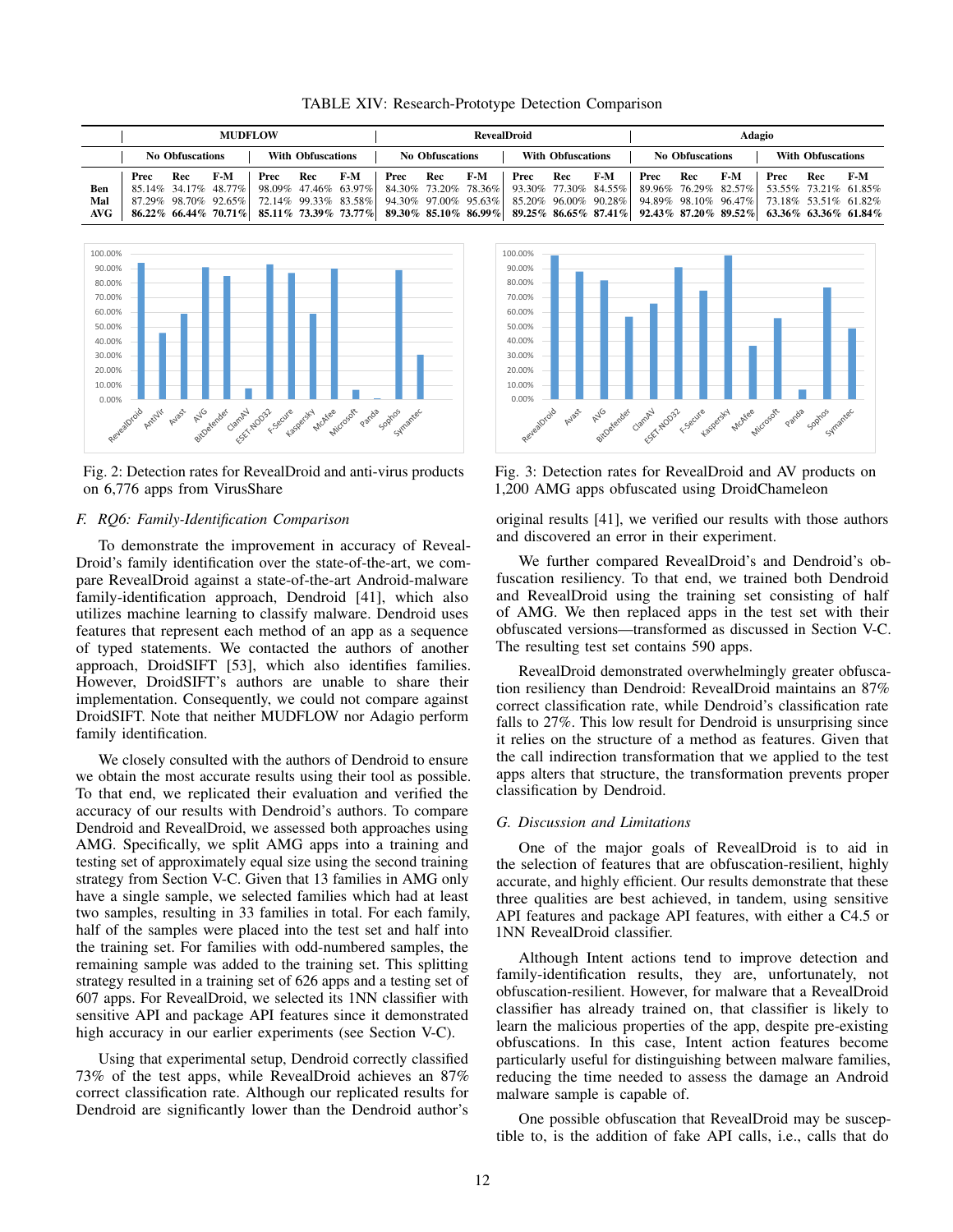not affect the semantics of the app, but may potentially affect the features learned by RevealDroid classifiers. We have not observed such obfuscations in the wild or through automated transformations of Android apps. It is unclear the extent to which such API calls can be injected into a program without actually affecting it's semantics. Adding too many API calls will either make the program look highly suspicious, possibly flagging it as malware, or break its semantics. Furthermore, adding API calls that are not actually invoked at run-time (e.g., using non-feasible conditionals), is detectable through static analysis (e.g., through analyses that find conditionals that always evaluate to false).

Nevertheless, we assessed RevealDroid's ability to deal with such obfuscations. We simulated the addition of such fake API calls by randomly adding such calls to the features of thousands of malware samples in our dataset. Adding fake API calls in the dozens only reduced RevealDroid's classifier results by a few percentage points. This is a reasonable number of obfuscations to include, otherwise, the app may break or no longer achieve the same semantics. Any higher number of calls was perfectly detectable—achieving 100% detection rates—by using a Support Vector Machine (SVM) [40] classifier. This result is sensible since apps with an unusually high number of APIs act as outliers and resemble abnormal behaviors that are potentially malicious, and thus marked by an SVM classifier as such. However, such classifiers are considerably slower than C4.5 and 1NN classifiers, taking up to days more to train and test on our datasets.

Limitations of the dataset utilized by RevealDroid represents a threat to external validity. However, we carefully selected apps to maximize the probability that they are correctly marked as benign or malicious (see Section IV). We further utilized family labels already verified by security experts (see Section IV and Section V-B). Moreover, machine-learning algorithms themselves are partially self-corrective, through statistical methods, for errors in the datasets. Furthermore, malware that minimizes use of Android APIs or leverages mechanisms such as reflection, native code, or dynamic class loading may not be properly classified by RevealDroid. However, some apps (e.g., those in the Android Malware Genome) already include such mechanisms. Including package API features, already include representations of some of these features (e.g., dynamic class loading). Nevertheless, extracting features that represent novel malware behaviors that can be identified through machine learning remains as interesting future work.

## VI. RELATED WORK

We provide an overview of the current state of Android malware detection and family identification. We first discuss the techniques that solely aim to detect malicious Android apps. We then cover signature-based and machine learning-based techniques that aim to identify the family of such apps.

Some techniques detect Android malware by focusing on specific risk factors. RiskRanker [28] ranks apps as either highrisk, medium-risk, or low-risk in order to identify malware. Peng et al. [33] perform risk ranking and scoring by leveraging probabilistic generative models to identify malware apps. MAST [22] ranks apps according to their suspiciousness using a socialsciences technique.

AppAudit [47] is a recent approach that combines static and dynamic analysis to identify apps that leak data. AppIntent [51] is another approach for determining data leaks that focuses on identifying whether the leak was intended by the user.

Other techniques utilize virtualization or sandboxes to aid in the detection of Android malware. DroidScope [49] is a virtualization-based malware analysis engine that utilizes different dynamic analyses to monitor malware. CopperDroid [42], [39] is an approach for reconstructing Android-malware behaviors through virtualization, a focus on system calls, automatic IPC unmarshalling, and value-based data-flow analysis. A5 [45] is an open-source sandbox for Android that aims to trigger malicious behaviors.

Machine learning has been used for simply distinguishing between benign and malicious Android apps. MUDFLOW [20] uses information flow-based features and machine learning to distinguish benign and malicious apps. DroidMat [46] distinguishes between benign and malicious apps through various features extracted using static analysis and clustering. Furthermore, it relies on easily obfuscatable features (e.g., names of component classes). We contacted the authors of DroidMat multiple times to obtain its implementation so that we can compare against it. However, none of the authors ever responded to our queries.

Drebin [18] is designed to detect Android malware directly on an Android device and uses machine learning. Drebin also uses pre-defined templates to display potentially useful information about what makes an app malicious. Unlike RevealDroid, Drebin relies heavily on features based on constant strings (e.g., names of components) that are obfuscatable using basic automated transformations (e.g., renaming and encrypting identifiers and string values). Furthermore, their feature space is very large, containing about 545,000 features, as compared to RevealDroid's feature space of 219 features, which allows our classification—and potentially our feature extraction—to be significantly more efficient and scalable. Unfortunately, Drebin is unavailable, so we could not use it in our experiments.

Certain techniques leverage Android-app permissions to identify malware apps. Kirin [24] certifies an Android app against a set of rules to determine if the app may perform malicious behavior. DroidRanger [58] attempts to identify malware based on the permissions and behaviors of an app.

ViewDroid [52] and MassVet [23] are capable of detecting malicious Android apps and both focus on repackaging detection. Both techniques leverage graphs based on UI widgets of an Android app. Due to the use of control flow-based graphs, both of these techniques are potentially susceptible to control flow-based obfuscations. RevealDroid is not vulnerable to such obfuscations, due to the fact that it does not rely on any program-analysis graph representations. Unlike in the case of RevealDroid, no automated transformations were applied to existing malicious apps to assess MassVet; automated transformations were applied to benign apps for MassVet. However, as discussed in the MassVet paper [23], obfuscations of malicious methods may be problematic for MassVet. Additionally, whether the transformed benign apps utilized combinations of transformations was not discussed. Unlike MassVet and ViewDroid, RevealDroid is capable of accurately identifying the family to which a malware belongs,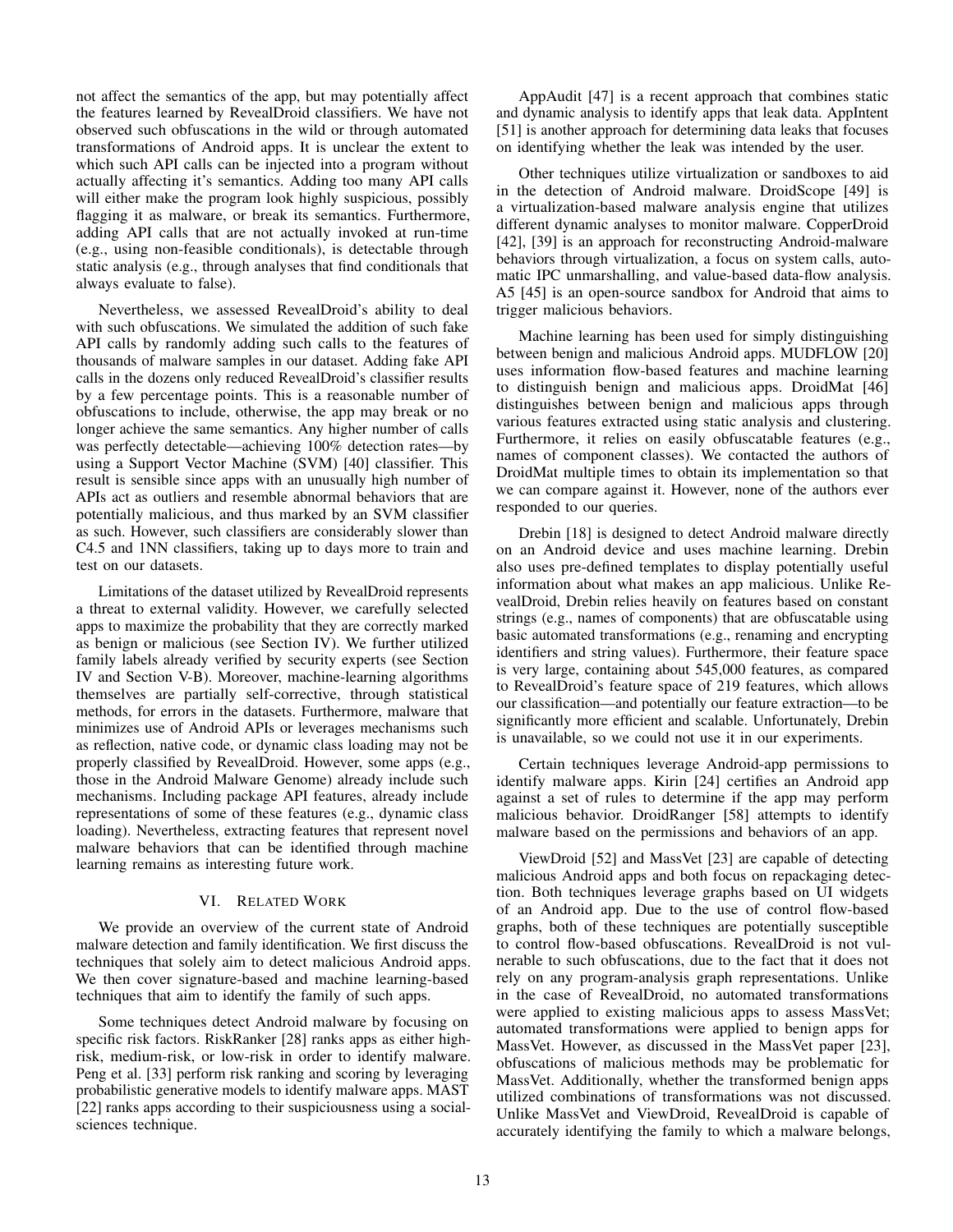and not just identifying an app as malicious. Furthermore, RevealDroid is not limited to only detecting and identifying families of repackaged malicious apps.

A variety of other techniques use different mechanisms for detecting Android malware. DroidAnalytics [56] provides an automated workflow for the collection and signature generation of Android malware by analyzing apps at the opcode level. AsDroid [31] detects stealthy behaviors of possibly malicious apps characterized by mismatches between program behavior and the UI. Poeplau et al. [34] construct a static analysis tool for identifying unsafe and malicious dynamic code loading.

Besides not identifying malware families, most of the above techniques rely on heavyweight program analysis, unlike RevealDroid's lightweight analysis.

Several approaches focus on identifying specific malware families. Apposcopy [25] provides a language to specify malware signatures and a static analysis to identify apps matching those signatures. For Apposcopy, security engineers must manually construct malware signatures, which is a timeconsuming and error-prone task.

A few approaches automatically identify the family of Android malware. Dendroid [41] utilizes text-mining techniques and control-flow features to identify families of malicious apps. DroidSIFT [53] employs extracted dependency graphs to determine whether an app is benign or malicious, and the family of a malicious app.

The two approaches that automatically identify the family of Android malware—Dendroid and DroidSIFT—are both limited, when compared to RevealDroid, in two key ways: (1) they use a highly outdated malware dataset; and (2) they perform a highly limited assessment for obfuscation resiliency, or no such assessment at all. Both approaches are evaluated on a limited number of malware families and apps, and use malware datasets that are antiquated, dating back to 2011. On the other hand, we evaluate RevealDroid on a dataset consisting of thousands of more apps discovered up until early 2014, and nearly double the malware families studied as part of the DroidSIFT paper. Additionally, DroidSIFT utilizes flow features, which are heavyweight to extract, as demonstrated in our experiments.

Both techniques have limited obfuscation resiliency, and rely on representations (e.g., control-flow features or constant strings) that can be evaded by using standard automated transformations. Furthermore, DroidSIFT is only assessed using unstated obfuscations applied to a small number of apps from a single malware family.

#### VII. CONCLUSION

This paper has introduced RevealDroid, a machine learningbased approach for Android malware detection and family identification that is accurate, efficient, and obfuscation resilient. We have compared RevealDroid with state-of-the-research and state-of-the-practice tools for Android malware detection. Our experiments showcase RevealDroid's superior accuracy and efficiency, particularly under various obfuscations. We further compared RevealDroid to a state-of-the-research familyidentification approach, demonstrating significantly higher accuracy, especially in the face of obfuscations.

In the future, we intend to explore feature characteristics of emerging malware apps—such as those that infect an Android device's Master Boot Record [11] and stealthily utilizing devices to mine cryptocurrency services [2]—in order to detect and identify the families of those malware. Additionally, we further intend to explore lightweight feature-extraction mechanisms to classify malware that leverages native code, dynamic class loading, or reflection.

To enable replication of our results and improvement over RevealDroid, we make our RevealDroid prototype and data available online at [8].

#### **REFERENCES**

- [1] Android trojan looks, acts like windows malware. http://www.snoopwall.com/android-trojan-looks-acts-like-windowsmalware/.
- [2] Bitcoin-mining malware reportedly found on google play. http://www.cnet.com/news/bitcoin-mining-malware-reportedlydiscovered-at-google-play/.
- [3] <br/>blinded title for CC1>. <br/> <br/>blinded URL>.
- [4] <br/>blinded title for CC2>. <br/> <br/>blinded URL>.
- [5] Cisco 2014 annual security report. http://www.cisco.com/web/offers/lp/2014-annual-securityreport/index.html.
- [6] F-droid. https://f-droid.org/.
- [7] Google play market. http://play.google.com/store/apps/.
- [8] RevealDroid. http://tiny.cc/revealdroid.
- [9] Server-side polymorphic android applications. http://www.symantec.com/connect/blogs/server-side-polymorphicandroid-applications.
- [10] The Drebin Dataset. http://user.informatik.uni-goettingen.de/ darp/ drebin/.
- [11] Threat description trojan:android/oldboot.a. https://www.f-secure.com/vdescs/trojan\_android\_oldboot\_a.shtml.
- [12] VirusShare.com. http://www.virusshare.com/.
- [13] VirusTotal. https://www.virustotal.com/.
- [14] Quick Heal Annual Threat Report 2015. http://www.quickheal.co.in/resources/threat-reports, January 2015.
- [15] D. Aha and D. Kibler. Instance-based learning algorithms. *Machine Learning*, 6:37–66, 1991.
- [16] M. Alazab, V. Monsamy, L. Batten, P. Lantz, and R. Tian. Analysis of malicious and benign android applications. In *Distributed Computing Systems Workshops (ICDCSW), 2012 32nd International Conference on*, pages 608–616. IEEE, 2012.
- [17] A. Apvrille and R. Nigam. Obfuscation in android malware, and how to fight back. *Virus Bulletin*, 2014.
- [18] D. Arp, M. Spreitzenbarth, M. Hübner, H. Gascon, K. Rieck, and C. Siemens. Drebin: Effective and explainable detection of android malware in your pocket. In *Proc. of Network and Distributed System Security Symposium (NDSS)*, 2014.
- [19] S. Arzt, S. Rasthofer, C. Fritz, E. Bodden, A. Bartel, J. Klein, Y. Le Traon, D. Octeau, and P. McDaniel. Flowdroid: Precise context, flow, field, object-sensitive and lifecycle-aware taint analysis for android apps. In *Proceedings of the 35th ACM SIGPLAN Conference on Programming Language Design and Implementation*, page 29. ACM, 2014.
- [20] V. Avdiienko, K. Kuznetsov, A. Gorla, A. Zeller, S. Arzt, S. Rasthofer, and E. Bodden. Mining apps for abnormal usage of sensitive data. *To appear in the Proceedings of the 37th International Conference on Software Engineering*, 2015.
- [21] A. Bartel, J. Klein, Y. Le Traon, and M. Monperrus. Dexpler: converting android dalvik bytecode to jimple for static analysis with soot. In *Proceedings of the ACM SIGPLAN International Workshop on State of the Art in Java Program analysis*, pages 27–38. ACM, 2012.